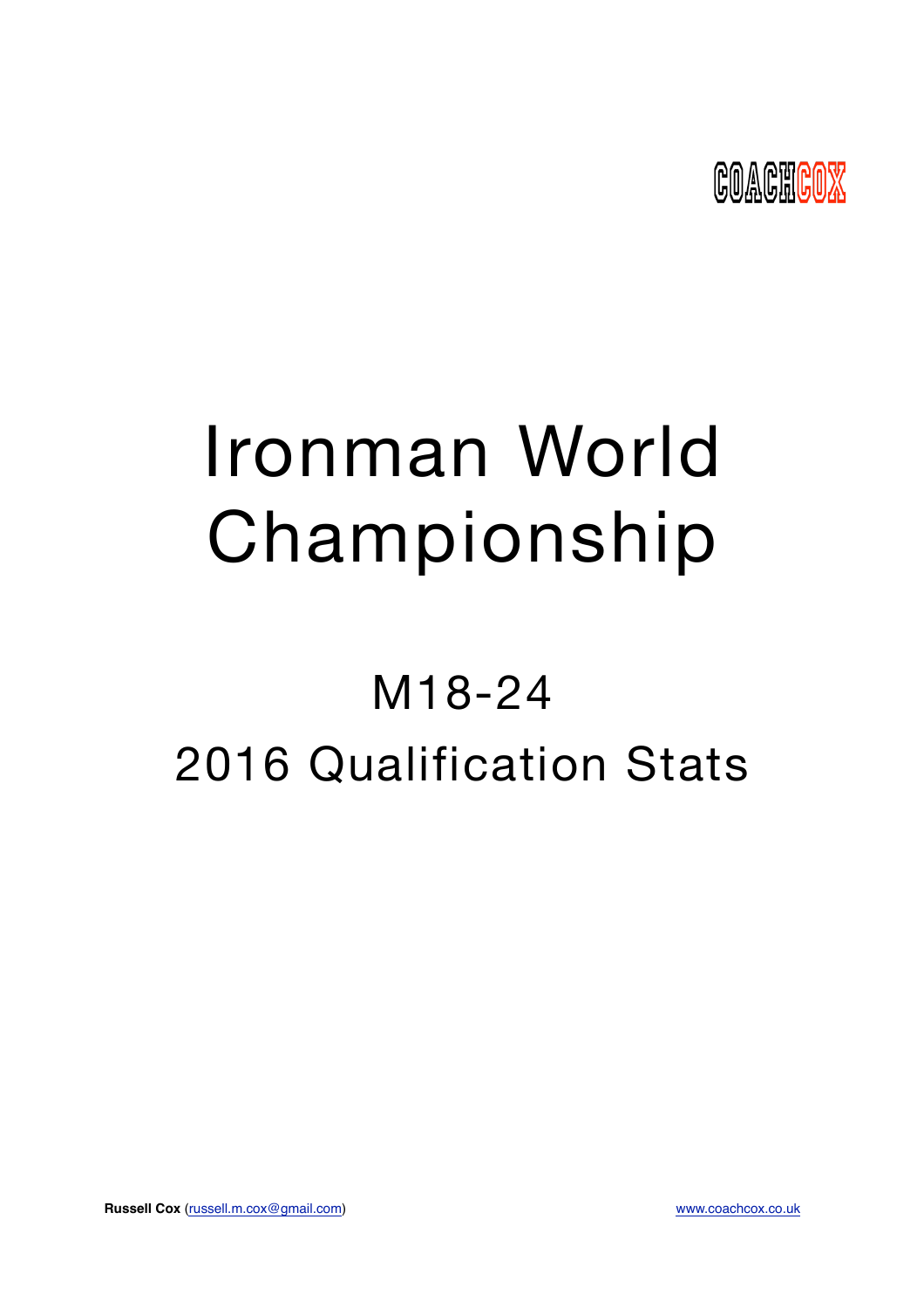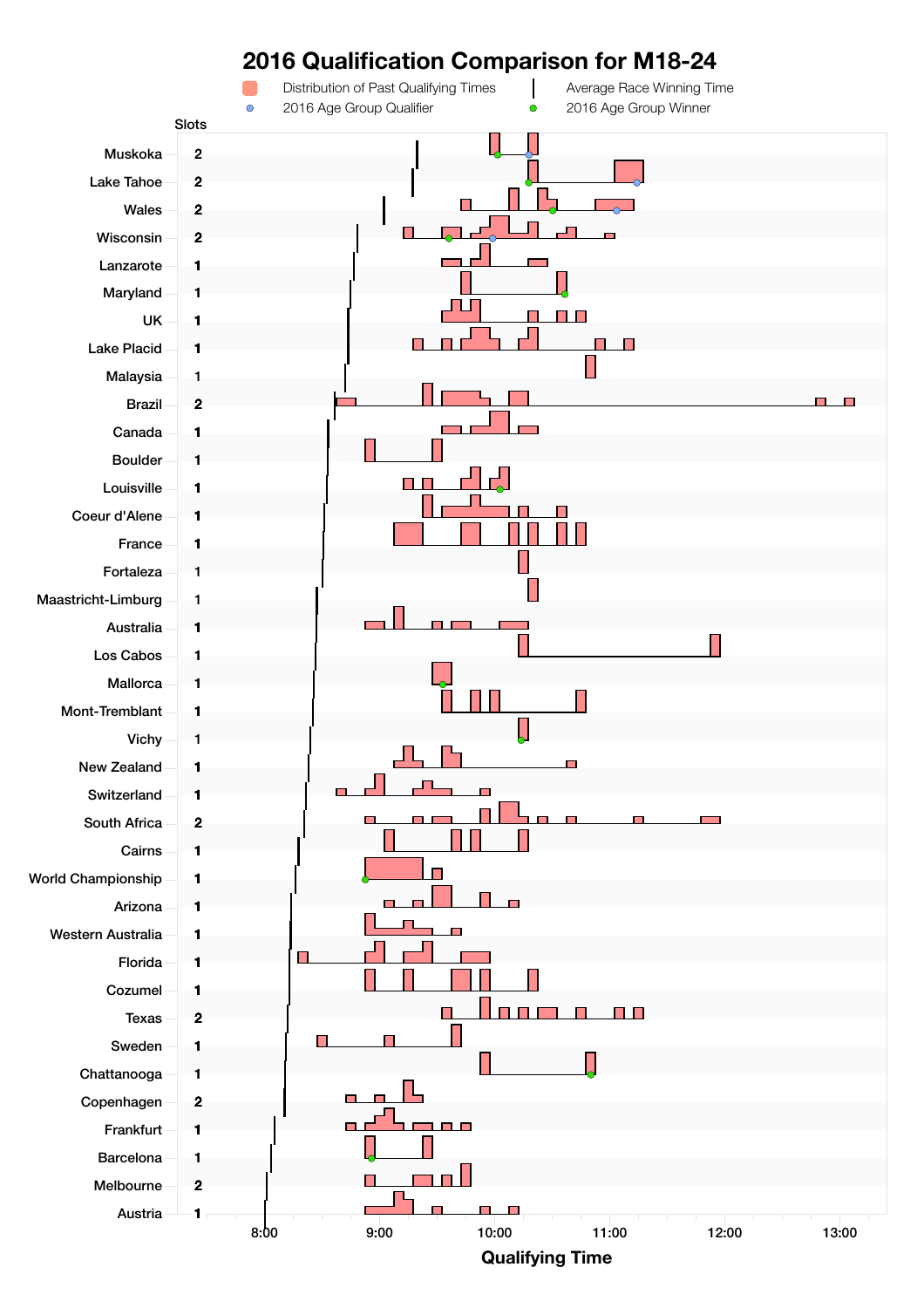## M18-24 Past Qualifying Times

## **Ironman Vichy (1 Kona Slots)**

| Year    | <b>Male Winning Time</b> | <b>Age Group Winning Time</b> |
|---------|--------------------------|-------------------------------|
| 2015    | 8:23:49                  | 10:13:44                      |
| Average | 8:23:49                  | 10:13:44                      |

## **Ironman Muskoka (2 Kona Slots)**

| Year    | <b>Male Winning Time</b> | <b>Age Group Winning Time</b> | 2nd Place Age Group Time |
|---------|--------------------------|-------------------------------|--------------------------|
| 2015    | 9:19:28                  | 10:01:35                      | 10:17:49                 |
| Average | 9:19:28                  | 10:01:35                      | 10:17:49                 |

## **Ironman Wisconsin (2 Kona Slots)**

| Year    | <b>Male Winning Time</b> | <b>Age Group Winning Time</b> | 2nd Place Age Group Time |
|---------|--------------------------|-------------------------------|--------------------------|
| 2003    | 8:55:26                  | 10:00:19                      | 10:34:07                 |
| 2004    | 8:52:33                  | 10:11:32                      | 10:20:13                 |
| 2005    | 9:01:34                  | 10:37:51                      | 11:00:23                 |
| 2006    | 9:07:24                  | 10:06:48                      | 10:16:17                 |
| 2007    | 8:52:49                  | 9:17:13                       | 9:49:55                  |
| 2008    | 8:43:29                  | 9:15:12                       | 9:37:30                  |
| 2009    | 8:45:19                  | 9:56:29                       | 10:01:02                 |
| 2010    | 8:38:32                  | 9:53:19                       | 10:21:17                 |
| 2011    | 8:45:18                  | 9:33:20                       | 9:38:23                  |
| 2012    | 8:32:51                  | 10:04:39                      | 10:05:58                 |
| 2013    | 8:40:15                  | 9:59:38                       | 10:22:27                 |
| 2014    | 8:31:20                  | 10:05:39                      | 10:39:20                 |
| 2015    | 8:59:59                  | 9:36:07                       | 9:58:54                  |
| Average | 8:48:13                  | 9:53:42                       | 10:12:45                 |

## **Ironman Wales (2 Kona Slots)**

| Year    | <b>Male Winning Time</b> | <b>Age Group Winning Time</b> | 2nd Place Age Group Time |
|---------|--------------------------|-------------------------------|--------------------------|
| 2011    | 9:04:20                  | 10:08:19                      | 10:24:14                 |
| 2012    | 8:52:43                  | 9:46:01                       | 10:08:44                 |
| 2013    | 9:09:10                  | 10:26:34                      | 10:53:30                 |
| 2014    | 9:07:28                  | 10:57:37                      | 11:11:08                 |
| 2015    | 8:57:33                  | 10:30:15                      | 11:03:34                 |
| Average | 9:02:14                  | 10:21:45                      | 10:44:14                 |

## **Ironman Lake Tahoe (2 Kona Slots)**

| Year    | <b>Male Winning Time</b> | <b>Age Group Winning Time</b> | 2nd Place Age Group Time |
|---------|--------------------------|-------------------------------|--------------------------|
| 2013    | 8:55:14                  | 11:05:44                      | 11:11:08                 |
| 2015    | 9:39:23                  | 10:17:44                      | 11:14:07                 |
| Average | 9:17:18                  | 10:41:44                      | 11:12:37                 |

## **Ironman Mallorca (1 Kona Slots)**

| Year    | <b>Male Winning Time</b> | <b>Age Group Winning Time</b> |
|---------|--------------------------|-------------------------------|
| 2014    | 8:34:02                  | 9:29:09                       |
| 2015    | 8:17:22                  | 9:32:55                       |
| Average | 8:25:42                  | 9:31:02                       |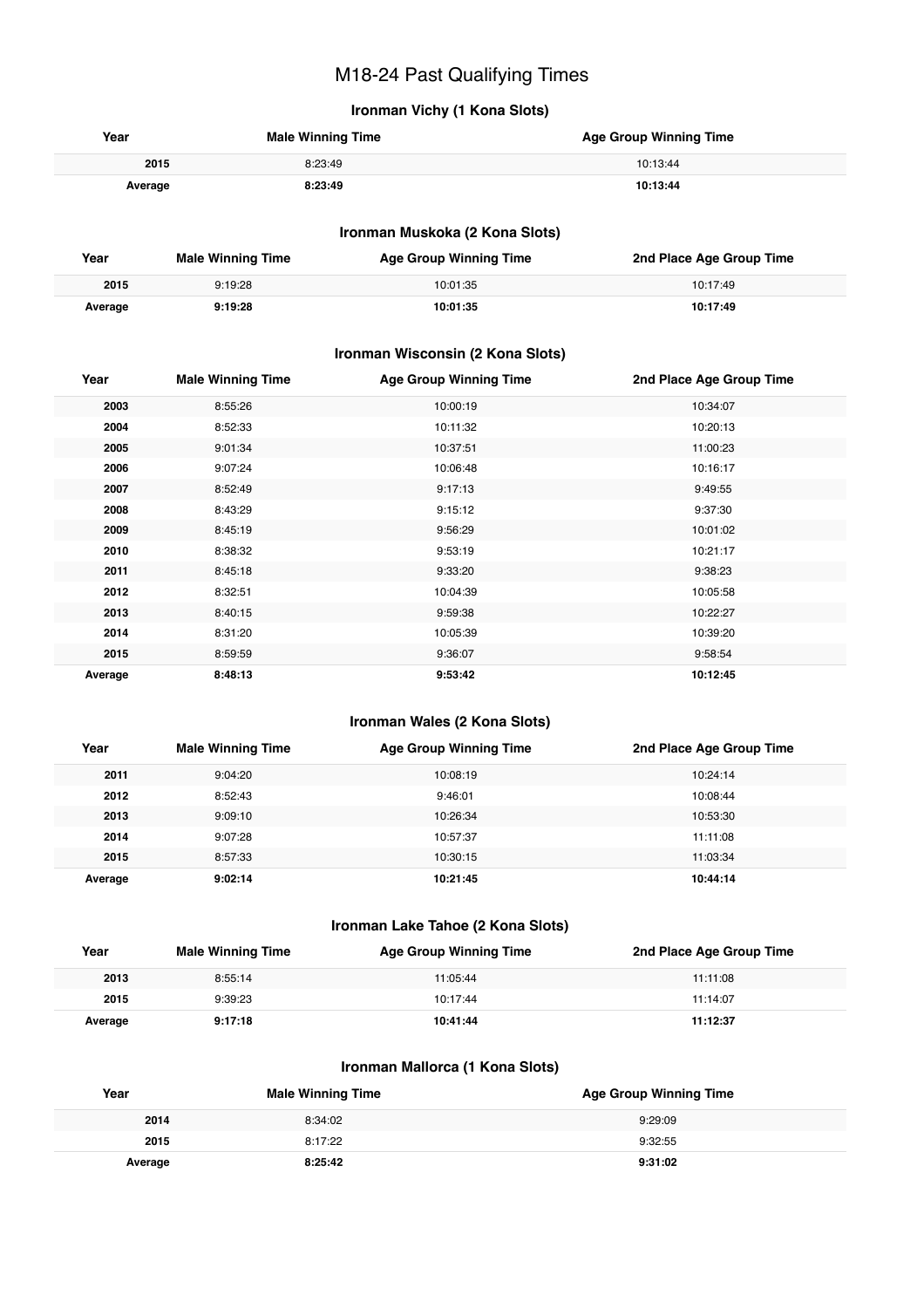## **Ironman Chattanooga (1 Kona Slots)**

| Year    | <b>Male Winning Time</b> | <b>Age Group Winning Time</b> |
|---------|--------------------------|-------------------------------|
| 2014    | 8:12:32                  | 9:53:27                       |
| 2015    | 8:08:32                  | 10:50:08                      |
| Average | 8:10:32                  | 10:21:47                      |

## **Ironman Barcelona (1 Kona Slots)**

| Year    | <b>Male Winning Time</b> | <b>Age Group Winning Time</b> |
|---------|--------------------------|-------------------------------|
| 2014    | 8:04:13                  | 9:23:59                       |
| 2015    | 8:02:20                  | 8:55:45                       |
| Average | 8:03:16                  | 9:09:52                       |

## **Ironman World Championship (1 Kona Slots)**

| Year    | <b>Male Winning Time</b> | <b>Age Group Winning Time</b> |
|---------|--------------------------|-------------------------------|
| 2003    | 8:59:36                  | 9:17:29                       |
| 2004    | 8:33:29                  | 9:31:42                       |
| 2005    | 8:14:17                  | 9:20:22                       |
| 2006    | 8:11:56                  | 9:12:33                       |
| 2007    | 8:15:34                  | 9:06:25                       |
| 2008    | 8:17:45                  | 9:10:43                       |
| 2009    | 8:20:21                  | 9:05:18                       |
| 2010    | 8:10:37                  | 8:55:26                       |
| 2011    | 8:03:56                  | 9:09:42                       |
| 2012    | 8:18:37                  | 9:01:27                       |
| 2013    | 8:12:29                  | 9:01:15                       |
| 2014    | 8:14:18                  | 9:17:42                       |
| 2015    | 8:14:40                  | 8:52:30                       |
| Average | 8:19:02                  | 9:09:25                       |

## **Ironman Louisville (1 Kona Slots)**

| Year    | <b>Male Winning Time</b> | <b>Age Group Winning Time</b> |
|---------|--------------------------|-------------------------------|
| 2007    | 8:38:39                  | 10:06:09                      |
| 2008    | 8:33:58                  | 9:49:59                       |
| 2010    | 8:29:59                  | 10:01:21                      |
| 2011    | 8:27:36                  | 9:24:38                       |
| 2012    | 8:42:44                  | 9:51:48                       |
| 2013    | 8:21:34                  | 9:17:04                       |
| 2014    | 8:24:44                  | 9:42:47                       |
| 2015    | 8:48:53                  | 10:02:43                      |
| Average | 8:33:30                  | 9:47:03                       |

## **Ironman Maryland (1 Kona Slots)**

| Year    | <b>Male Winning Time</b> | <b>Age Group Winning Time</b> |
|---------|--------------------------|-------------------------------|
| 2014    | 8:51:19                  | 9:43:03                       |
| 2015    | 8:38:21                  | 10:36:30                      |
| Average | 8:44:50                  | 10:09:46                      |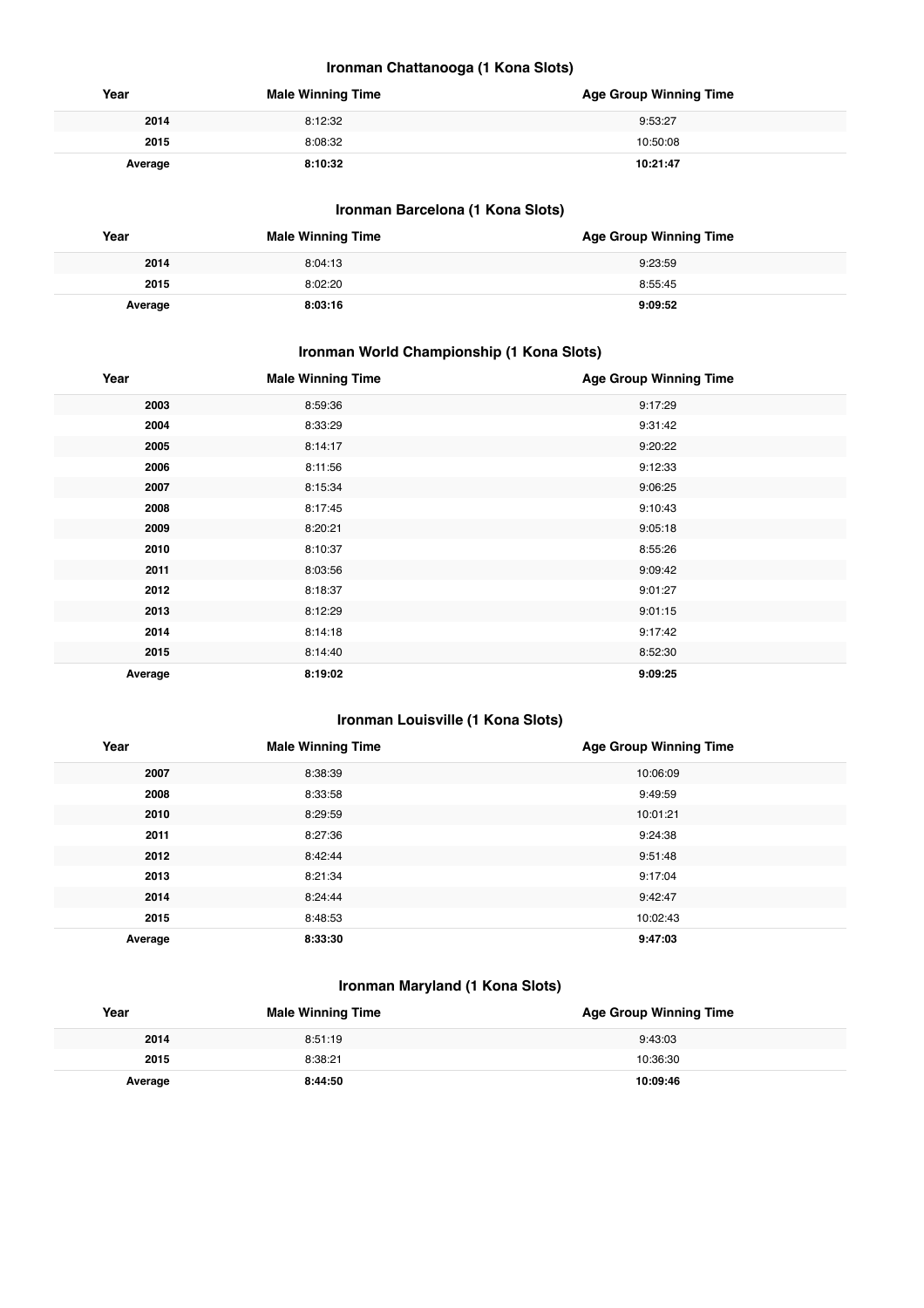## **Ironman Los Cabos (1 Kona Slots)**

| Year    | <b>Male Winning Time</b> | <b>Age Group Winning Time</b> |
|---------|--------------------------|-------------------------------|
| 2013    | 8:26:48                  | 11:55:38                      |
| 2014    | 8:26:15                  | 10:13:22                      |
| Average | 8:26:31                  | 11:04:30                      |

## **Ironman Florida (1 Kona Slots)**

| Year    | <b>Male Winning Time</b> | <b>Age Group Winning Time</b> |
|---------|--------------------------|-------------------------------|
| 2005    | 8:28:26                  | 8:57:28                       |
| 2006    | 8:22:44                  | 9:12:56                       |
| 2007    | 8:21:29                  | 9:20:28                       |
| 2008    | 8:07:59                  | 8:57:37                       |
| 2009    | 8:24:29                  | 8:59:12                       |
| 2010    | 8:15:59                  | 9:26:19                       |
| 2011    | 7:59:42                  | 9:42:57                       |
| 2012    | 8:06:17                  | 9:50:55                       |
| 2013    | 7:53:12                  | 9:24:35                       |
| 2014    | 7:33:47                  | 8:20:22                       |
| Average | 8:09:24                  | 9:13:16                       |

## **Ironman Fortaleza (1 Kona Slots)**

| Year    | <b>Male Winning Time</b> | <b>Age Group Winning Time</b> |
|---------|--------------------------|-------------------------------|
| 2014    | 8:30:15                  | 10:16:56                      |
| Average | 8:30:15                  | 10:16:56                      |

## **Ironman Malaysia (1 Kona Slots)**

| Year    | <b>Male Winning Time</b> | <b>Age Group Winning Time</b> |  |
|---------|--------------------------|-------------------------------|--|
| 2014    | 8:41:53                  | 10:51:33                      |  |
| Average | 8:41:53                  | 10:51:33                      |  |

## **Ironman Arizona (1 Kona Slots)**

| Year    | <b>Male Winning Time</b> | <b>Age Group Winning Time</b> |
|---------|--------------------------|-------------------------------|
| 2005    | 8:25:42                  | 9:37:00                       |
| 2006    | 8:20:56                  | 10:09:59                      |
| 2007    | 8:21:14                  | 9:54:48                       |
| 2008    | 8:14:16                  | 9:30:22                       |
| 2009    | 8:14:16                  | 9:30:22                       |
| 2010    | 8:13:35                  | 9:36:05                       |
| 2011    | 8:07:16                  | 9:19:51                       |
| 2012    | 8:03:13                  | 9:32:17                       |
| 2013    | 8:02:00                  | 9:36:17                       |
| 2014    | 7:55:48                  | 9:55:39                       |
| Average | 8:11:49                  | 9:40:16                       |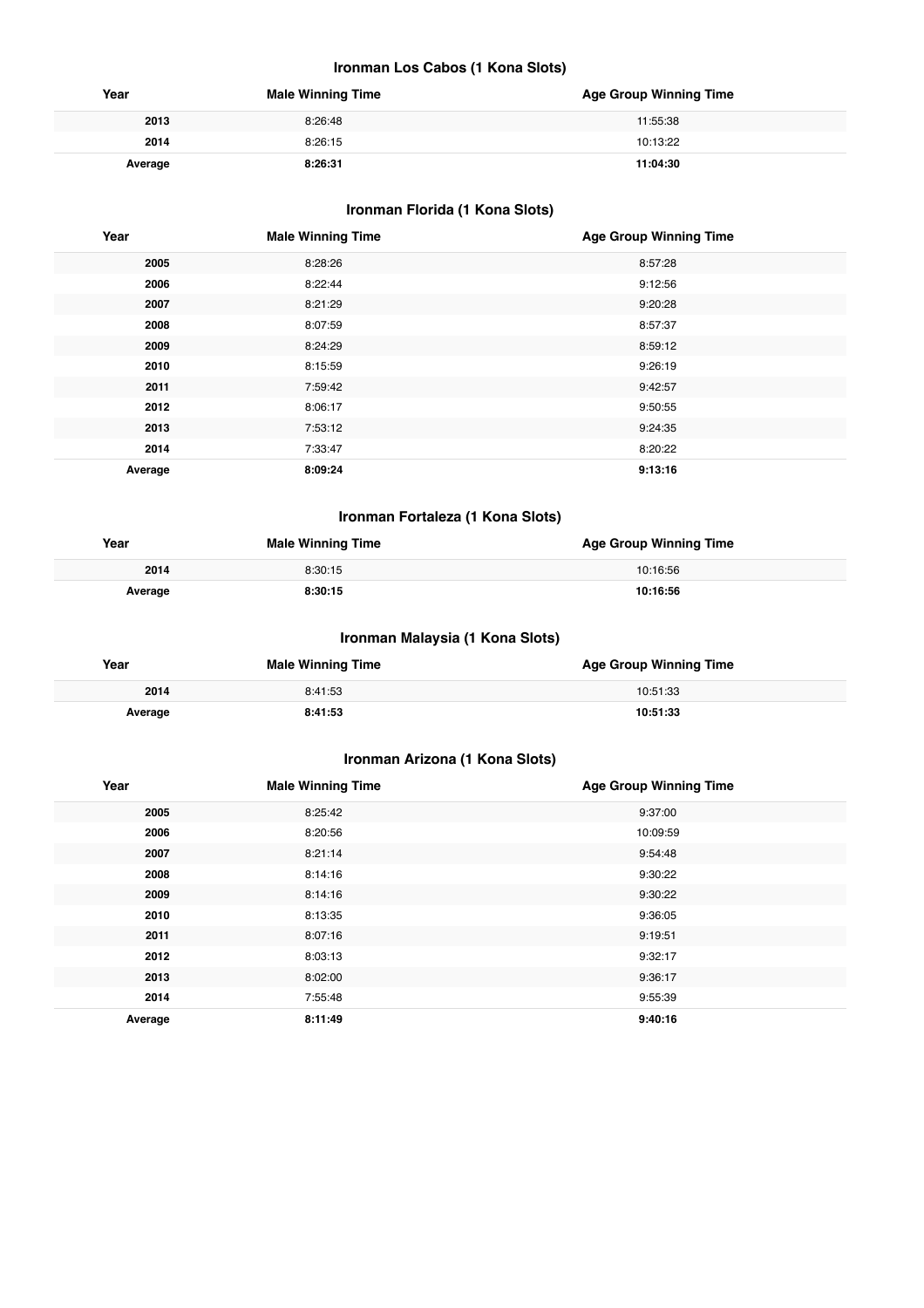## **Ironman Cozumel (1 Kona Slots)**

| Year    | <b>Male Winning Time</b> | <b>Age Group Winning Time</b> |
|---------|--------------------------|-------------------------------|
| 2009    | 8:18:40                  | 9:47:16                       |
| 2010    | 8:12:20                  | 9:40:59                       |
| 2011    | 8:23:52                  | 9:54:57                       |
| 2012    | 8:15:07                  | 9:16:07                       |
| 2013    | 7:55:23                  | 8:53:56                       |
| 2014    | 8:12:16                  | 10:19:37                      |
| Average | 8:12:56                  | 9:38:48                       |

## **Ironman Western Australia (1 Kona Slots)**

| Year    | <b>Male Winning Time</b> | <b>Age Group Winning Time</b> |
|---------|--------------------------|-------------------------------|
| 2004    | 8:16:00                  | 9:25:00                       |
| 2005    | 8:27:36                  | 9:22:17                       |
| 2006    | 8:08:57                  | 9:42:01                       |
| 2007    | 8:06:00                  | 8:55:31                       |
| 2008    | 8:07:06                  | 8:52:57                       |
| 2009    | 8:13:59                  | 9:17:15                       |
| 2010    | 8:14:01                  | 9:06:01                       |
| 2011    | 8:12:39                  | 9:10:24                       |
| 2012    | 8:29:06                  | 8:52:56                       |
| 2013    | 8:08:16                  | 9:16:01                       |
| 2014    | 8:05:58                  | 9:01:59                       |
| Average | 8:13:36                  | 9:11:07                       |

## **Ironman New Zealand (1 Kona Slots)**

| Year    | <b>Male Winning Time</b> | <b>Age Group Winning Time</b> |
|---------|--------------------------|-------------------------------|
| 2003    | 8:22:04                  | 9:16:06                       |
| 2004    | 8:30:29                  | 9:36:23                       |
| 2005    | 8:20:14                  | 9:13:48                       |
| 2007    | 8:26:33                  | 9:22:14                       |
| 2008    | 8:24:49                  | 9:10:12                       |
| 2009    | 8:18:04                  | 9:33:29                       |
| 2010    | 8:21:52                  | 9:39:54                       |
| 2011    | 8:31:07                  | 9:13:54                       |
| 2013    | 8:15:35                  | 10:41:00                      |
| 2014    | 8:17:33                  | 9:36:28                       |
| 2015    | 8:22:13                  | 9:41:10                       |
| Average | 8:22:46                  | 9:33:08                       |

## **Ironman Melbourne (2 Kona Slots)**

| Year    | <b>Male Winning Time</b> | <b>Age Group Winning Time</b> | 2nd Place Age Group Time |
|---------|--------------------------|-------------------------------|--------------------------|
| 2012    | 7:57:44                  | 9:26:03                       | 9:33:11                  |
| 2014    | 8:01:02                  | 8:55:56                       | 9:17:36                  |
| 2015    | 8:04:29                  | 9:46:18                       | 9:46:43                  |
| Average | 8:01:05                  | 9:22:45                       | 9:32:30                  |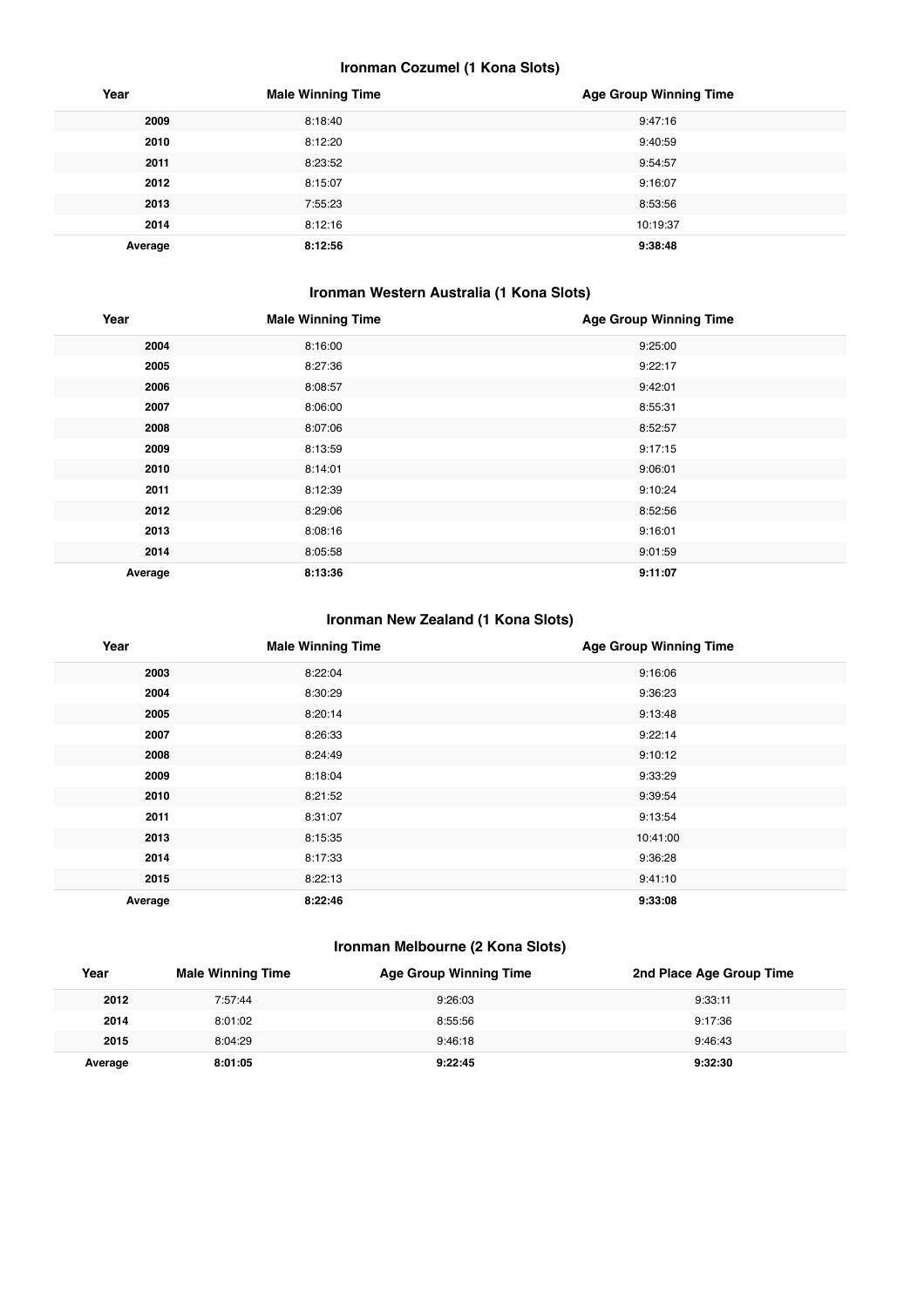## **Ironman South Africa (2 Kona Slots)**

| Year    | <b>Male Winning Time</b> | <b>Age Group Winning Time</b> | 2nd Place Age Group Time |
|---------|--------------------------|-------------------------------|--------------------------|
| 2007    | 8:33:04                  | 9:53:41                       | 10:06:32                 |
| 2008    | 8:18:23                  | 8:52:46                       | 9:37:20                  |
| 2009    | 8:17:32                  | 10:04:09                      | 10:06:28                 |
| 2010    | 8:23:28                  | 10:10:31                      | 10:10:55                 |
| 2011    | 8:05:36                  | 9:27:56                       | 9:55:24                  |
| 2012    | 8:34:45                  | 11:47:46                      | 11:53:54                 |
| 2013    | 8:11:24                  | 9:19:44                       | 10:09:53                 |
| 2014    | 8:26:07                  | 10:42:25                      | 11:15:51                 |
| 2015    | 8:16:35                  | 10:14:22                      | 10:23:06                 |
| Average | 8:20:46                  | 10:03:42                      | 10:24:22                 |

## **Ironman Australia (1 Kona Slots)**

| Year    | <b>Male Winning Time</b> | <b>Age Group Winning Time</b> |
|---------|--------------------------|-------------------------------|
| 2005    | 8:25:44                  | 9:08:06                       |
| 2006    | 8:20:42                  | 8:59:23                       |
| 2007    | 8:21:49                  | 9:08:50                       |
| 2008    | 8:31:33                  | 9:28:36                       |
| 2009    | 8:24:53                  | 9:12:01                       |
| 2010    | 8:23:54                  | 9:38:45                       |
| 2011    | 8:29:28                  | 10:13:28                      |
| 2012    | 8:17:38                  | 8:57:10                       |
| 2013    | 8:30:23                  | 10:07:28                      |
| 2014    | 8:35:18                  | 10:10:31                      |
| 2015    | 8:35:53                  | 9:46:59                       |
| Average | 8:27:01                  | 9:31:56                       |

## **Ironman Texas (2 Kona Slots)**

| Year    | <b>Male Winning Time</b> | <b>Age Group Winning Time</b> | 2nd Place Age Group Time |
|---------|--------------------------|-------------------------------|--------------------------|
| 2011    | 8:08:20                  | 11:06:48                      | 11:15:28                 |
| 2012    | 8:10:44                  | 9:55:15                       | 9:56:26                  |
| 2013    | 8:25:06                  | 10:24:30                      | 10:43:24                 |
| 2014    | 8:09:37                  | 9:36:07                       | 10:05:35                 |
| 2015    | 8:07:03                  | 10:15:36                      | 10:29:10                 |
| Average | 8:12:10                  | 10:15:39                      | 10:30:00                 |

## **Ironman Lanzarote (1 Kona Slots)**

| Year    | <b>Male Winning Time</b> | <b>Age Group Winning Time</b> |
|---------|--------------------------|-------------------------------|
| 2008    | 8:59:37                  | 9:54:47                       |
| 2009    | 8:54:03                  | 9:42:04                       |
| 2010    | 8:37:42                  | 9:53:18                       |
| 2011    | 8:30:34                  | 10:23:04                      |
| 2012    | 8:44:39                  | 10:20:15                      |
| 2013    | 8:42:40                  | 9:49:55                       |
| 2014    | 8:47:39                  | 9:52:48                       |
| 2015    | 8:56:49                  | 9:32:46                       |
| Average | 8:46:42                  | 9:56:07                       |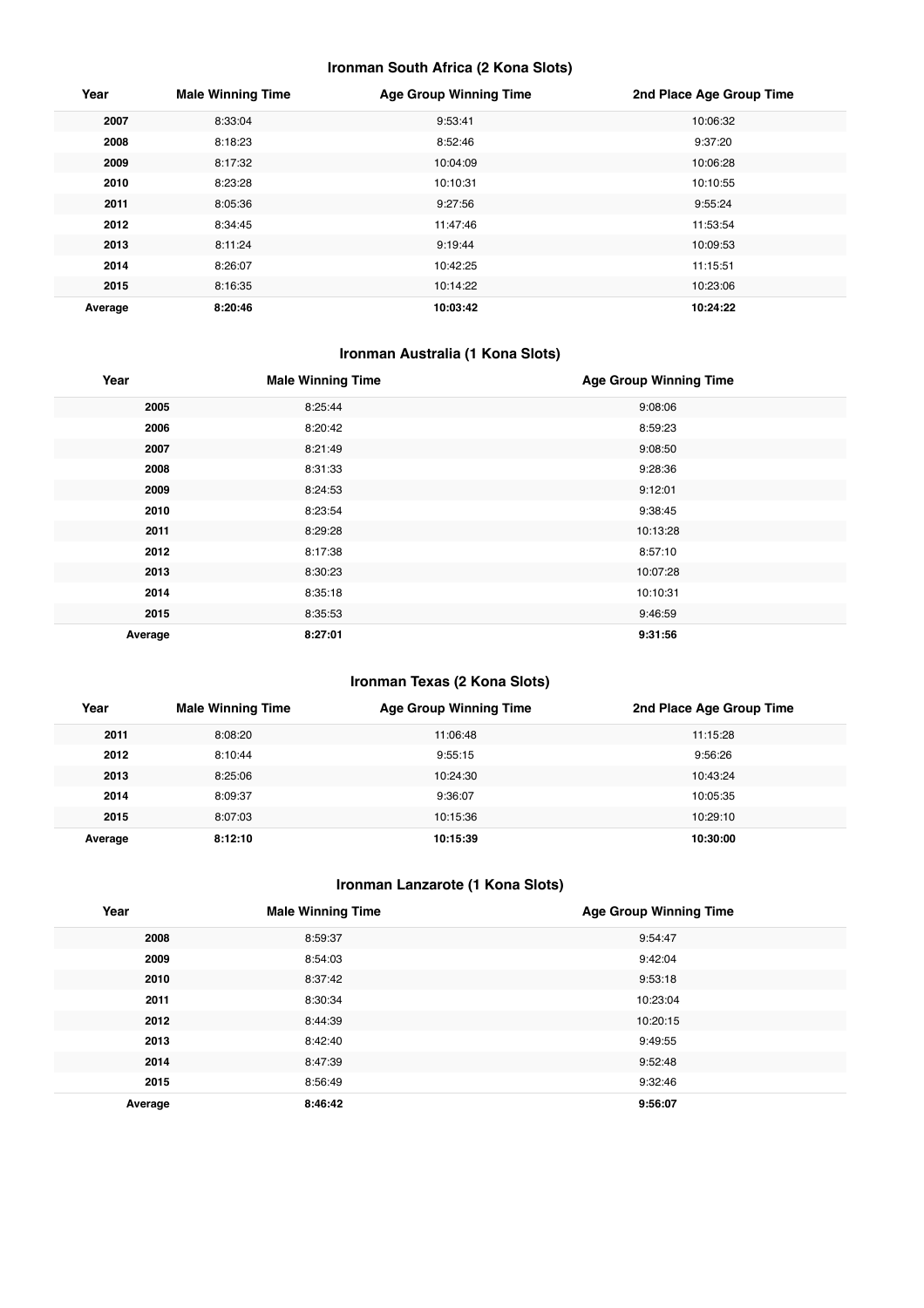## **Ironman Brazil (2 Kona Slots)**

| Year    | <b>Male Winning Time</b> | <b>Age Group Winning Time</b> | 2nd Place Age Group Time |
|---------|--------------------------|-------------------------------|--------------------------|
| 2006    | 8:15:18                  | 9:33:32                       | 9:52:28                  |
| 2007    | 8:21:09                  | 9:25:04                       | 9:38:09                  |
| 2008    | 8:28:24                  | 10:11:56                      | 10:12:24                 |
| 2009    | 8:13:39                  | 10:13:05                      | 10:15:37                 |
| 2010    | 8:07:39                  | 9:44:02                       | 9:46:57                  |
| 2011    | 12:14:21                 | 12:48:51                      | 13:02:32                 |
| 2012    | 8:22:40                  | 9:23:57                       | 9:24:19                  |
| 2013    | 8:01:32                  | 9:33:57                       | 9:48:12                  |
| 2014    | 8:07:52                  | 9:40:29                       | 9:56:23                  |
| 2015    | 7:53:44                  | 8:37:32                       | 8:43:05                  |
| Average | 8:36:37                  | 9:55:14                       | 10:04:00                 |

## **Ironman France (1 Kona Slots)**

| Year    | <b>Male Winning Time</b> | <b>Age Group Winning Time</b> |
|---------|--------------------------|-------------------------------|
| 2005    | 8:49:06                  | 10:08:28                      |
| 2006    | 8:33:55                  | 10:18:54                      |
| 2007    | 8:38:45                  | 10:36:06                      |
| 2008    | 8:34:18                  | 9:17:39                       |
| 2011    | 8:28:30                  | 9:52:01                       |
| 2012    | 8:21:51                  | 9:45:46                       |
| 2013    | 8:08:59                  | 9:11:46                       |
| 2014    | 8:33:22                  | 9:12:31                       |
| 2015    | 8:27:32                  | 10:43:20                      |
| Average | 8:30:42                  | 9:54:03                       |

## **Ironman Cairns (1 Kona Slots)**

| Year    | <b>Male Winning Time</b> | <b>Age Group Winning Time</b> |
|---------|--------------------------|-------------------------------|
| 2013    | 8:17:43                  | 9:06:21                       |
| 2014    | 8:20:15                  | 10:13:11                      |
| 2015    | 8:18:01                  | 9:41:30                       |
| Average | 8:18:39                  | 9:40:20                       |

## **Ironman Austria (1 Kona Slots)**

| Year    | <b>Male Winning Time</b> | <b>Age Group Winning Time</b> |
|---------|--------------------------|-------------------------------|
| 2005    | 8:14:37                  | 9:14:09                       |
| 2006    | 8:07:59                  | 9:09:48                       |
| 2007    | 8:06:39                  | 8:54:53                       |
| 2008    | 8:06:11                  | 9:06:14                       |
| 2009    | 8:01:38                  | 9:08:05                       |
| 2010    | 7:52:05                  | 9:31:33                       |
| 2011    | 7:45:58                  | 8:58:37                       |
| 2012    | 8:11:31                  | 10:09:10                      |
| 2013    | 7:59:51                  | 9:13:42                       |
| 2014    | 7:48:43                  | 9:11:11                       |
| 2015    | 7:48:45                  | 9:54:53                       |
| Average | 8:00:21                  | 9:19:17                       |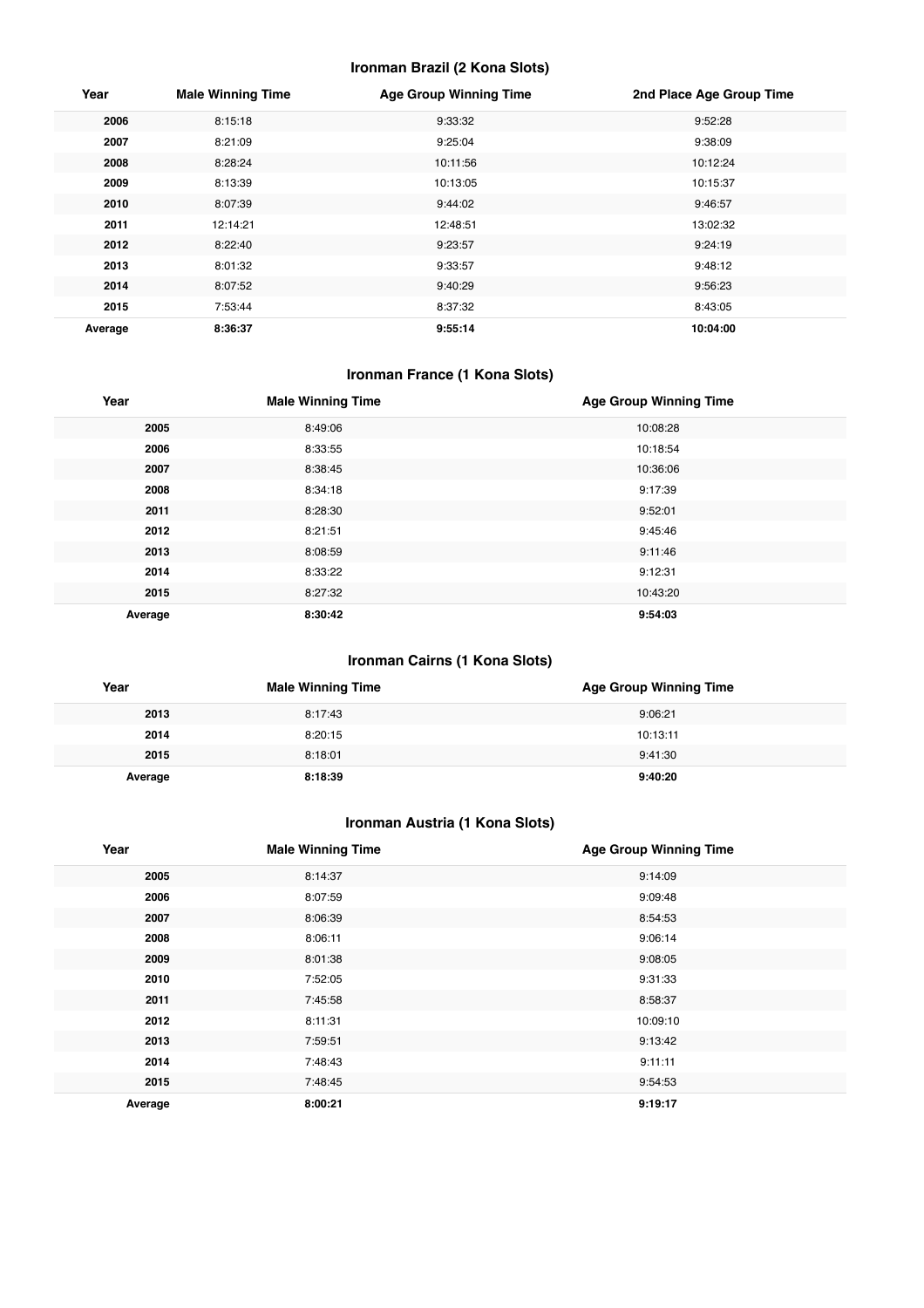## **Ironman Frankfurt (1 Kona Slots)**

| Year    | <b>Male Winning Time</b> | <b>Age Group Winning Time</b> |
|---------|--------------------------|-------------------------------|
| 2003    | 8:12:29                  | 9:06:40                       |
| 2005    | 8:20:50                  | 9:02:22                       |
| 2006    | 8:13:39                  | 9:36:20                       |
| 2007    | 8:09:15                  | 9:06:50                       |
| 2008    | 7:59:55                  | 8:46:24                       |
| 2009    | 7:59:15                  | 9:21:03                       |
| 2010    | 8:05:15                  | 9:02:31                       |
| 2011    | 8:13:50                  | 9:23:34                       |
| 2012    | 8:03:31                  | 9:00:10                       |
| 2013    | 7:59:58                  | 9:11:36                       |
| 2014    | 7:55:14                  | 8:54:08                       |
| 2015    | 7:49:48                  | 9:43:30                       |
| Average | 8:05:14                  | 9:11:15                       |

## **Ironman UK (1 Kona Slots)**

| Year    | <b>Male Winning Time</b> | <b>Age Group Winning Time</b> |
|---------|--------------------------|-------------------------------|
| 2007    | 8:35:57                  | 9:51:39                       |
| 2008    | 8:53:58                  | 9:51:10                       |
| 2009    | 8:45:51                  | 9:36:03                       |
| 2010    | 8:40:17                  | 9:40:20                       |
| 2011    | 8:24:33                  | 9:39:11                       |
| 2012    | 8:55:11                  | 9:47:05                       |
| 2013    | 8:45:48                  | 10:32:49                      |
| 2014    | 8:44:10                  | 10:42:44                      |
| 2015    | 8:46:37                  | 10:20:34                      |
| Average | 8:43:35                  | 10:00:10                      |

## **Ironman Lake Placid (1 Kona Slots)**

| Year    | <b>Male Winning Time</b> | <b>Age Group Winning Time</b> |
|---------|--------------------------|-------------------------------|
| 2002    | 8:39:19                  | 9:48:31                       |
| 2003    | 8:46:15                  | 10:53:30                      |
| 2004    | 8:23:12                  | 10:18:08                      |
| 2006    | 8:38:18                  | 9:56:06                       |
| 2007    | 9:16:02                  | 9:46:01                       |
| 2008    | 8:43:32                  | 10:00:11                      |
| 2009    | 8:36:37                  | 9:49:51                       |
| 2010    | 8:39:34                  | 9:20:27                       |
| 2011    | 8:25:15                  | 10:15:22                      |
| 2012    | 8:25:07                  | 9:55:44                       |
| 2013    | 8:43:29                  | 10:18:03                      |
| 2014    | 8:38:43                  | 9:34:36                       |
| 2015    | 9:31:09                  | 11:08:56                      |
| Average | 8:43:34                  | 10:05:02                      |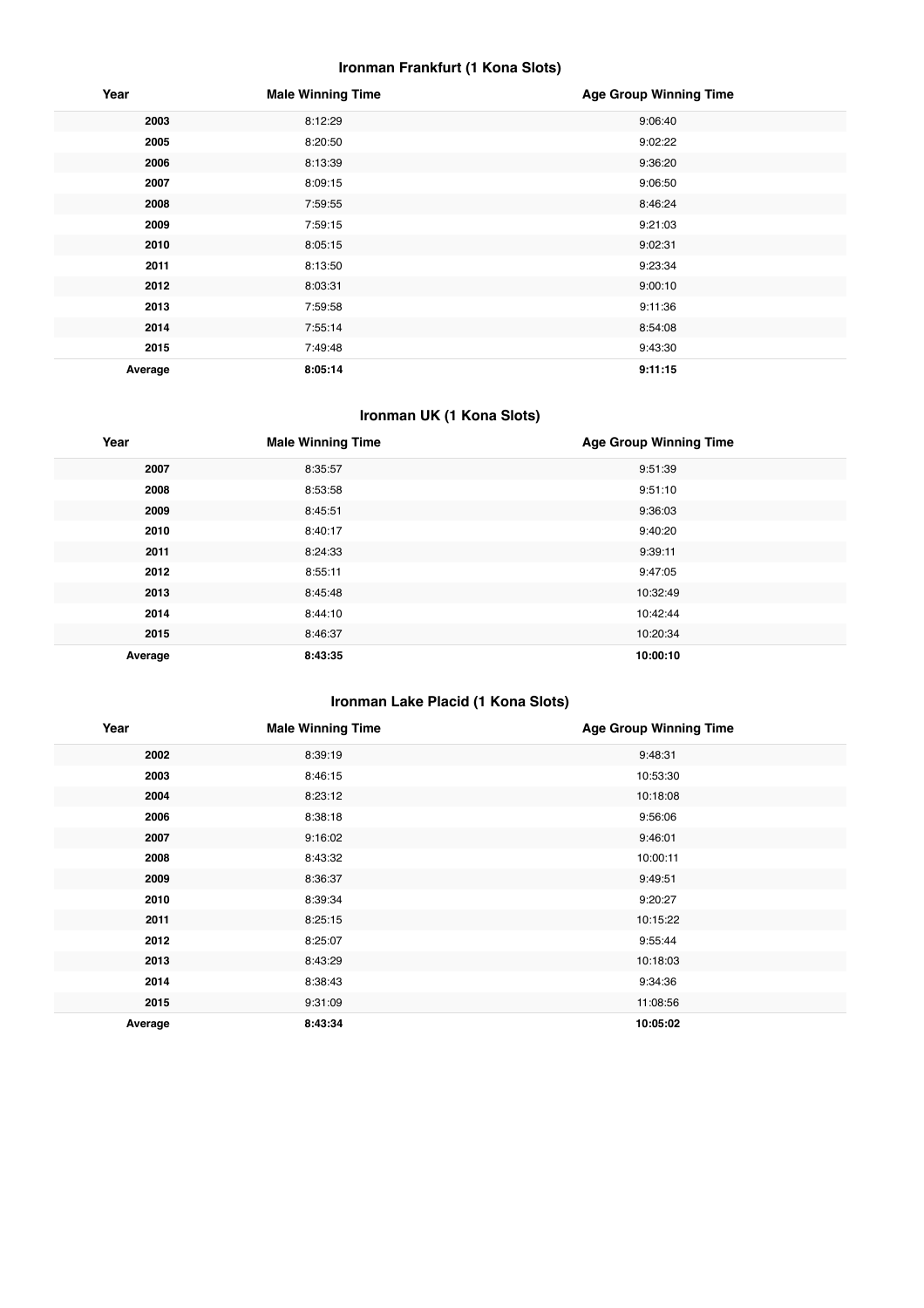## **Ironman Switzerland (1 Kona Slots)**

| Year    | <b>Male Winning Time</b> | <b>Age Group Winning Time</b> |
|---------|--------------------------|-------------------------------|
| 2005    | 8:21:50                  | 9:25:39                       |
| 2006    | 8:16:50                  | 9:18:48                       |
| 2007    | 8:25:00                  | 9:00:32                       |
| 2008    | 8:16:05                  | 9:01:09                       |
| 2009    | 8:20:00                  | 8:55:28                       |
| 2010    | 8:12:40                  | 8:38:59                       |
| 2011    | 8:19:51                  | 9:35:20                       |
| 2012    | 8:17:13                  | 9:27:01                       |
| 2013    | 8:33:39                  | 9:28:19                       |
| 2014    | 8:33:02                  | 9:01:09                       |
| 2015    | 8:21:19                  | 9:54:33                       |
| Average | 8:21:35                  | 9:15:10                       |

## **Ironman Canada (1 Kona Slots)**

| Year    | <b>Male Winning Time</b> | <b>Age Group Winning Time</b> |
|---------|--------------------------|-------------------------------|
| 2004    | 8:28:06                  | 10:07:09                      |
| 2005    | 8:33:32                  | 10:05:22                      |
| 2006    | 8:33:58                  | 9:58:21                       |
| 2007    | 8:32:45                  | 10:00:48                      |
| 2008    | 8:30:12                  | 10:19:12                      |
| 2009    | 8:25:13                  | 10:06:30                      |
| 2010    | 8:32:28                  | 9:41:27                       |
| 2011    | 8:28:09                  | 9:53:16                       |
| 2012    | 8:48:30                  | 9:36:51                       |
| 2013    | 8:39:33                  | 10:13:10                      |
| 2014    | 8:16:10                  | 10:01:37                      |
| 2015    | 8:49:46                  | 9:48:09                       |
| Average | 8:33:11                  | 9:59:19                       |

## **Ironman Maastricht-Limburg (1 Kona Slots)**

| Year    | <b>Male Winning Time</b> | <b>Age Group Winning Time</b> |
|---------|--------------------------|-------------------------------|
| 2015    | 8:27:18                  | 10:17:30                      |
| Average | 8:27:18                  | 10:17:30                      |

## **Ironman Boulder (1 Kona Slots)**

| Year    | <b>Male Winning Time</b> | <b>Age Group Winning Time</b> |
|---------|--------------------------|-------------------------------|
| 2014    | 8:20:26                  | 9:27:38                       |
| 2015    | 8:45:20                  | 8:54:04                       |
| Average | 8:32:53                  | 9:10:51                       |

## **Ironman Sweden (1 Kona Slots)**

| Year    | <b>Male Winning Time</b> | <b>Age Group Winning Time</b> |
|---------|--------------------------|-------------------------------|
| 2012    | 8:04:01                  | 8:29:17                       |
| 2013    | 8:19:30                  | 9:06:30                       |
| 2014    | 8:13:01                  | 9:42:00                       |
| 2015    | 8:08:05                  | 9:39:50                       |
| Average | 8:11:09                  | 9:14:24                       |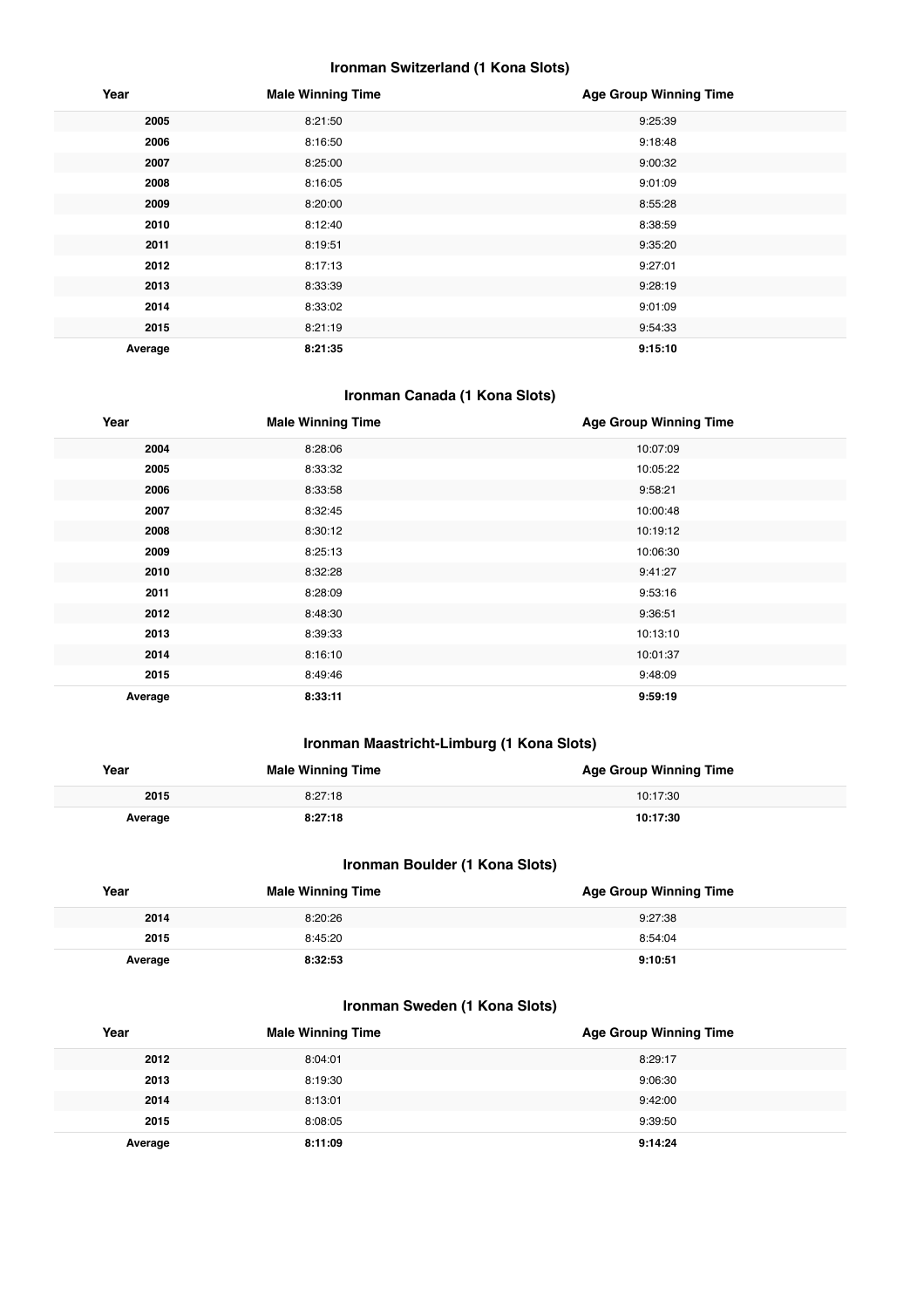## **Ironman Copenhagen (2 Kona Slots)**

| Year    | <b>Male Winning Time</b> | <b>Age Group Winning Time</b> | 2nd Place Age Group Time |
|---------|--------------------------|-------------------------------|--------------------------|
| 2013    | 8:12:41                  | 8:43:31                       | 9:17:59                  |
| 2014    | 8:03:39                  | 8:58:34                       | 9:15:04                  |
| 2015    | 8:14:56                  | 9:13:41                       | 9:17:09                  |
| Average | 8:10:25                  | 8:58:35                       | 9:16:44                  |

## **Ironman Coeur d'Alene (1 Kona Slots)**

| Year    | <b>Male Winning Time</b> | <b>Age Group Winning Time</b> |
|---------|--------------------------|-------------------------------|
| 2003    | 8:40:59                  | 9:53:41                       |
| 2005    | 8:23:29                  | 9:58:11                       |
| 2006    | 9:07:05                  | 9:38:44                       |
| 2007    | 8:33:32                  | 9:48:09                       |
| 2008    | 8:34:22                  | 9:48:10                       |
| 2009    | 8:32:12                  | 9:47:14                       |
| 2010    | 8:24:40                  | 9:23:32                       |
| 2011    | 8:19:48                  | 10:05:09                      |
| 2012    | 8:32:29                  | 10:35:28                      |
| 2013    | 8:17:31                  | 9:33:19                       |
| 2014    | 8:25:44                  | 10:14:18                      |
| 2015    | 8:20:35                  | 9:24:42                       |
| Average | 8:31:02                  | 9:50:53                       |

## **Ironman Mont-Tremblant (1 Kona Slots)**

| Year    | <b>Male Winning Time</b> | <b>Age Group Winning Time</b> |
|---------|--------------------------|-------------------------------|
| 2012    | 8:40:48                  | 9:33:28                       |
| 2013    | 8:26:06                  | 9:57:59                       |
| 2014    | 8:16:17                  | 9:50:58                       |
| 2015    | 8:17:37                  | 10:45:27                      |
| Average | 8:25:12                  | 10:01:58                      |

Results from Ironman.com. Tables compiled by Russ Cox (russell.m.cox@gmail.com) for www.coachcox.co.uk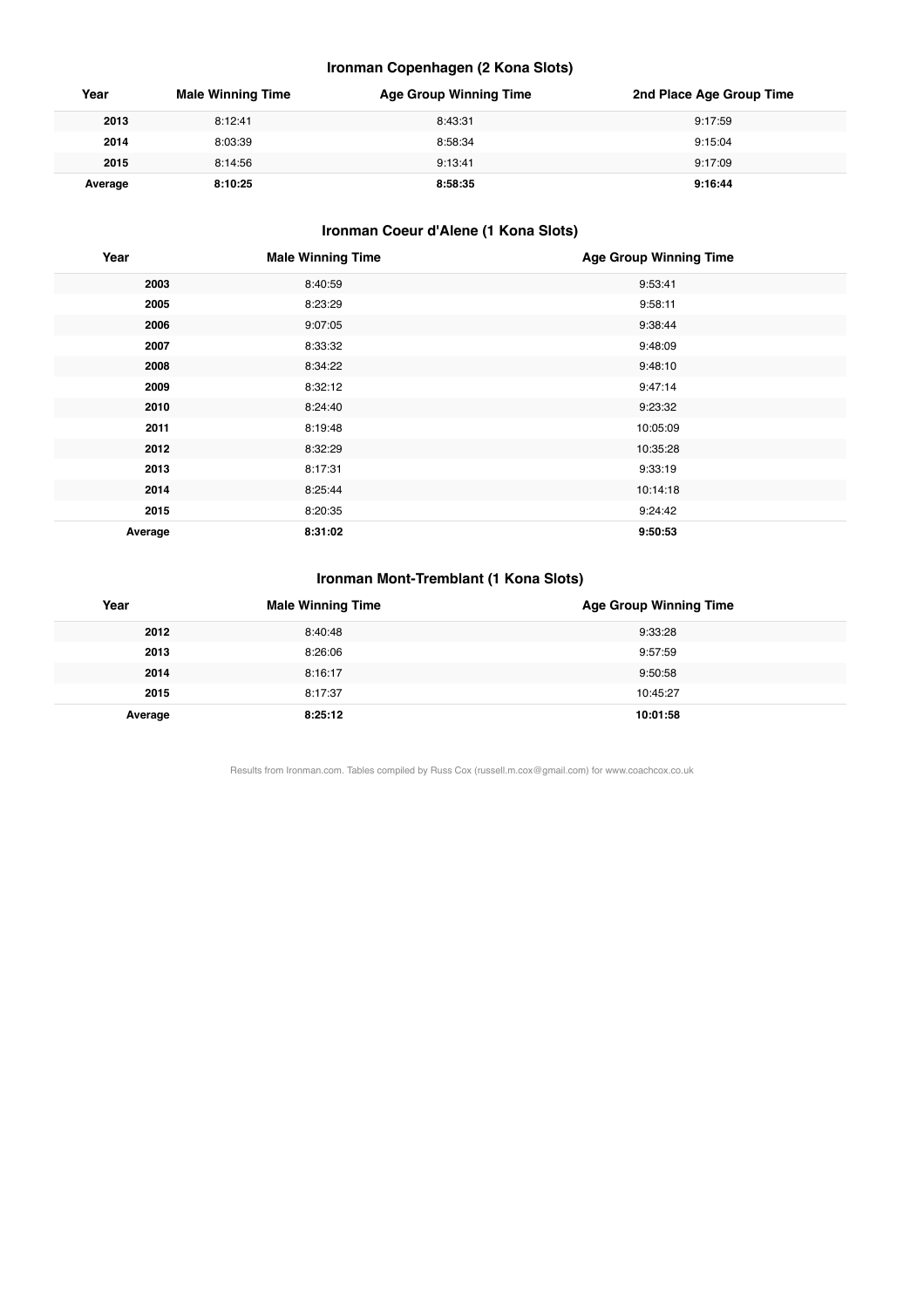## M18-24 Average Top 10 and Kona Qualifying Splits

## **Ironman Vichy Position Average Swim Average Bike Average Run Average Overall Male Winner 0:54:34 4:31:24 2:52:34 8:23:49 1st Age Grouper 1:04:19 5:06:11 3:55:40 10:13:44** 2nd Age Grouper 1:14:40 5:01:36 3:52:07 10:15:52 3rd Age Grouper 0:56:06 5:19:34 3:57:27 10:18:48 4th Age Grouper 0:52:44 5:17:24 4:11:36 10:28:16 5th Age Grouper 1:12:36 5:03:35 4:37:37 11:02:20 6th Age Grouper 1:11:15 5:22:36 4:41:56 11:24:43 7th Age Grouper 1:15:06 5:51:54 4:40:28 11:57:35 8th Age Grouper 1:05:21 5:50:32 4:57:52 12:06:10 9th Age Grouper 1:18:44 6:18:58 4:25:54 12:15:29 10th Age Grouper 1:11:00 6:00:54 5:18:12 12:43:29 **Kona Qualifier Average 1:04:19 5:06:11 3:55:40 10:13:44 Top 10 Age Grouper Average 1:08:11 5:31:19 4:27:52 11:16:38**

#### **Ironman Muskoka**

| <b>Position</b>                   | <b>Average Swim</b> | <b>Average Bike</b> | <b>Average Run</b> | <b>Average Overall</b> |
|-----------------------------------|---------------------|---------------------|--------------------|------------------------|
| <b>Male Winner</b>                | 0:59:23             | 5:06:21             | 3:07:48            | 9:19:28                |
| <b>1st Age Grouper</b>            | 0:57:44             | 5:26:42             | 3:31:11            | 10:01:35               |
| 2nd Age Grouper                   | 0:57:31             | 5:47:19             | 3:26:10            | 10:17:49               |
| 3rd Age Grouper                   | 0:54:48             | 5:24:26             | 4:03:12            | 10:29:56               |
| 4th Age Grouper                   | 1:13:29             | 5:55:20             | 3:11:19            | 10:32:29               |
| 5th Age Grouper                   | 1:00:45             | 5:44:08             | 3:46:44            | 10:40:18               |
| 6th Age Grouper                   | 1:04:25             | 5:33:59             | 4:15:13            | 11:05:18               |
| 7th Age Grouper                   | 0:59:40             | 6:24:24             | 4:04:43            | 11:41:08               |
| 8th Age Grouper                   | 1:08:50             | 6:10:00             | 4:09:03            | 11:43:07               |
| 9th Age Grouper                   | 1:15:39             | 6:04:28             | 4:08:32            | 11:45:09               |
| 10th Age Grouper                  | 0:54:55             | 5:36:18             | 5:28:11            | 12:13:02               |
| <b>Kona Qualifier Average</b>     | 0:57:37             | 5:37:00             | 3:28:40            | 10:09:42               |
| <b>Top 10 Age Grouper Average</b> | 1:02:46             | 5:48:42             | 4:00:25            | 11:02:59               |

#### **Ironman Wisconsin**

| <b>Position</b>                   | <b>Average Swim</b> | <b>Average Bike</b> | <b>Average Run</b> | <b>Average Overall</b> |
|-----------------------------------|---------------------|---------------------|--------------------|------------------------|
| <b>Male Winner</b>                | 0:52:46             | 4:47:32             | 3:01:25            | 8:48:13                |
| <b>1st Age Grouper</b>            | 1:02:35             | 5:23:43             | 3:18:33            | 9:53:42                |
| 2nd Age Grouper                   | 1:04:14             | 5:27:01             | 3:31:41            | 10:12:45               |
| 3rd Age Grouper                   | 1:05:59             | 5:31:09             | 3:34:10            | 10:20:21               |
| 4th Age Grouper                   | 1:01:43             | 5:31:18             | 3:47:30            | 10:29:38               |
| 5th Age Grouper                   | 1:00:58             | 5:37:00             | 3:53:02            | 10:41:08               |
| 6th Age Grouper                   | 1:05:52             | 5:13:46             | 4:25:14            | 10:48:52               |
| 7th Age Grouper                   | 1:08:58             | 5:41:46             | 3:58:11            | 10:58:41               |
| 8th Age Grouper                   | 1:05:46             | 5:48:20             | 3:58:39            | 11:03:29               |
| 9th Age Grouper                   | 1:04:18             | 5:42:35             | 4:09:12            | 11:08:13               |
| 10th Age Grouper                  | 1:09:23             | 5:50:58             | 4:00:52            | 11:13:37               |
| <b>Kona Qualifier Average</b>     | 1:03:24             | 5:25:22             | 3:25:07            | 10:03:13               |
| <b>Top 10 Age Grouper Average</b> | 1:04:58             | 5:34:46             | 3:51:43            | 10:41:02               |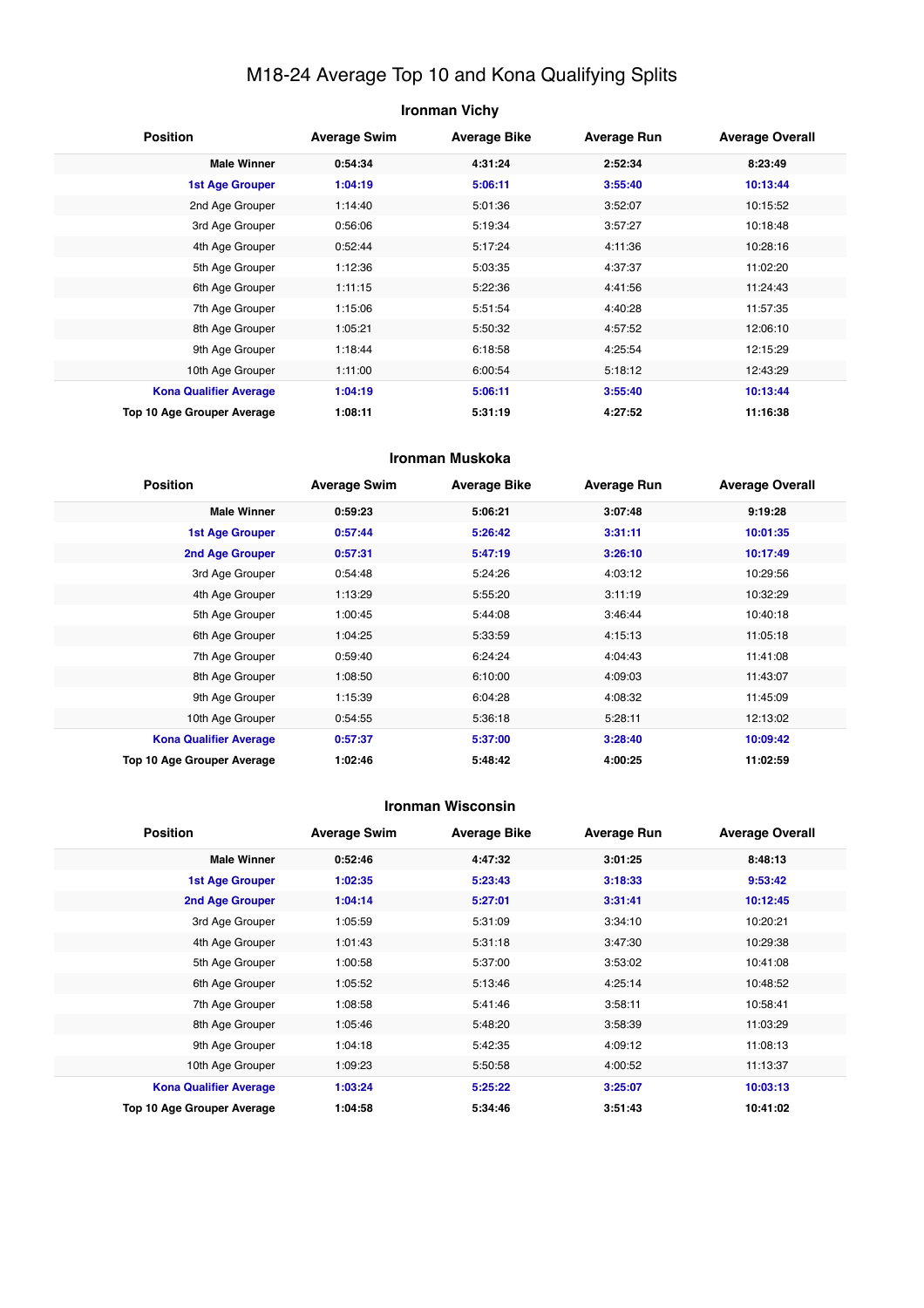## **Ironman Wales**

| <b>Position</b>               | <b>Average Swim</b> | <b>Average Bike</b> | <b>Average Run</b> | <b>Average Overall</b> |
|-------------------------------|---------------------|---------------------|--------------------|------------------------|
| <b>Male Winner</b>            | 0:49:20             | 5:08:59             | 2:56:04            | 9:02:14                |
| <b>1st Age Grouper</b>        | 1:02:07             | 5:42:04             | 3:26:07            | 10:21:45               |
| 2nd Age Grouper               | 1:00:14             | 5:58:21             | 3:33:10            | 10:44:14               |
| 3rd Age Grouper               | 1:10:35             | 6:01:01             | 3:38:47            | 11:04:22               |
| 4th Age Grouper               | 1:04:22             | 6:16:03             | 3:41:54            | 11:14:40               |
| 5th Age Grouper               | 1:06:13             | 6:24:13             | 3:41:42            | 11:25:52               |
| 6th Age Grouper               | 1:05:10             | 6:18:02             | 3:54:21            | 11:32:12               |
| 7th Age Grouper               | 1:04:00             | 6:13:55             | 4:02:36            | 11:35:31               |
| 8th Age Grouper               | 1:03:14             | 6:29:06             | 3:53:45            | 11:40:56               |
| 9th Age Grouper               | 1:07:05             | 6:26:38             | 4:00:35            | 11:51:26               |
| 10th Age Grouper              | 1:07:32             | 6:31:29             | 3:55:52            | 11:55:45               |
| <b>Kona Qualifier Average</b> | 1:01:10             | 5:50:12             | 3:29:38            | 10:32:59               |
| Top 10 Age Grouper Average    | 1:05:03             | 6:14:05             | 3:46:53            | 11:20:40               |

#### **Ironman Lake Tahoe**

| <b>Position</b>               | <b>Average Swim</b> | <b>Average Bike</b> | <b>Average Run</b> | <b>Average Overall</b> |
|-------------------------------|---------------------|---------------------|--------------------|------------------------|
| <b>Male Winner</b>            | 0:56:06             | 5:02:47             | 3:11:51            | 9:17:18                |
| <b>1st Age Grouper</b>        | 0:56:59             | 5:46:14             | 3:46:22            | 10:41:44               |
| 2nd Age Grouper               | 1:02:56             | 5:51:53             | 4:01:59            | 11:12:37               |
| 3rd Age Grouper               | 1:05:02             | 6:09:07             | 4:05:10            | 11:34:18               |
| 4th Age Grouper               | 1:05:14             | 6:18:23             | 4:20:56            | 12:04:14               |
| 5th Age Grouper               | 0:55:08             | 6:28:06             | 4:36:36            | 12:12:10               |
| 6th Age Grouper               | 1:11:56             | 6:24:21             | 4:18:38            | 12:22:07               |
| 7th Age Grouper               | 1:18:39             | 6:26:07             | 4:41:49            | 12:51:45               |
| 8th Age Grouper               | 1:01:53             | 6:36:41             | 5:24:50            | 13:21:46               |
| 9th Age Grouper               | 1:23:57             | 7:09:43             | 5:04:01            | 13:56:20               |
| 10th Age Grouper              | 1:20:23             | 7:23:23             | 5:44:06            | 14:47:44               |
| <b>Kona Qualifier Average</b> | 0:59:58             | 5:49:04             | 3:54:10            | 10:57:10               |
| Top 10 Age Grouper Average    | 1:08:13             | 6:27:24             | 4:36:26            | 12:30:28               |

#### **Ironman Mallorca**

| <b>Position</b>               | <b>Average Swim</b> | <b>Average Bike</b> | <b>Average Run</b> | <b>Average Overall</b> |
|-------------------------------|---------------------|---------------------|--------------------|------------------------|
| <b>Male Winner</b>            | 0:47:41             | 4:41:48             | 2:51:33            | 8:25:42                |
| <b>1st Age Grouper</b>        | 0:54:20             | 5:05:48             | 3:24:42            | 9:31:02                |
| 2nd Age Grouper               | 0:52:32             | 5:11:48             | 3:25:07            | 9:36:36                |
| 3rd Age Grouper               | 1:01:04             | 5:15:01             | 3:23:00            | 9:47:34                |
| 4th Age Grouper               | 0:54:56             | 5:14:56             | 3:43:59            | 10:01:25               |
| 5th Age Grouper               | 1:02:21             | 5:16:57             | 3:35:29            | 10:03:53               |
| 6th Age Grouper               | 1:04:08             | 5:30:00             | 3:30:58            | 10:16:49               |
| 7th Age Grouper               | 0:53:08             | 5:25:56             | 3:59:26            | 10:25:52               |
| 8th Age Grouper               | 1:02:59             | 5:27:35             | 3:50:34            | 10:31:35               |
| 9th Age Grouper               | 0:53:33             | 5:24:55             | 4:11:11            | 10:37:17               |
| 10th Age Grouper              | 1:05:30             | 5:33:10             | 3:56:29            | 10:44:21               |
| <b>Kona Qualifier Average</b> | 0:54:20             | 5:05:48             | 3:24:42            | 9:31:02                |
| Top 10 Age Grouper Average    | 0:58:27             | 5:20:37             | 3:42:05            | 10:09:38               |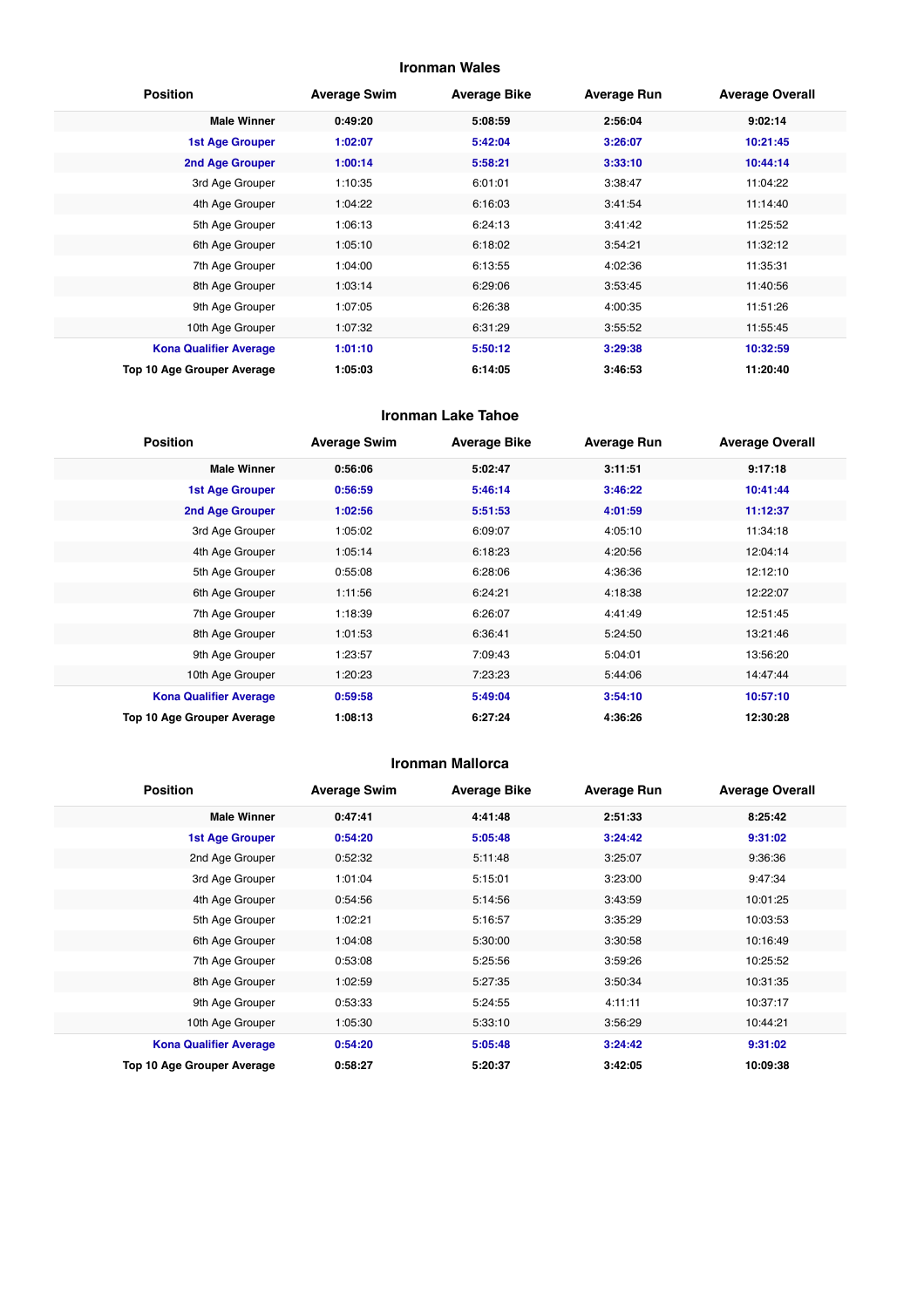## **Ironman Chattanooga**

| <b>Position</b>               | <b>Average Swim</b> | <b>Average Bike</b> | <b>Average Run</b> | <b>Average Overall</b> |
|-------------------------------|---------------------|---------------------|--------------------|------------------------|
| <b>Male Winner</b>            | 0:42:50             | 4:33:53             | 2:49:16            | 8:10:32                |
| <b>1st Age Grouper</b>        | 0:55:47             | 5:25:11             | 3:50:37            | 10:21:47               |
| 2nd Age Grouper               | 0:53:45             | 5:25:33             | 4:07:38            | 10:34:56               |
| 3rd Age Grouper               | 0:56:39             | 5:27:22             | 4:42:30            | 11:16:18               |
| 4th Age Grouper               | 0:52:13             | 6:06:23             | 4:23:56            | 11:33:42               |
| 5th Age Grouper               | 0:55:17             | 6:24:30             | 4:12:21            | 11:49:31               |
| 6th Age Grouper               | 0:57:19             | 6:24:19             | 4:27:36            | 12:02:14               |
| 7th Age Grouper               | 0:56:21             | 6:05:24             | 4:54:31            | 12:10:21               |
| 8th Age Grouper               | 1:04:54             | 6:33:27             | 4:51:12            | 12:45:12               |
| 9th Age Grouper               | 1:03:20             | 6:18:15             | 5:24:18            | 12:59:42               |
| 10th Age Grouper              | 1:09:34             | 6:56:04             | 4:55:49            | 13:17:28               |
| <b>Kona Qualifier Average</b> | 0:55:47             | 5:25:11             | 3:50:37            | 10:21:47               |
| Top 10 Age Grouper Average    | 0:58:31             | 6:06:39             | 4:35:03            | 11:53:07               |

#### **Ironman Barcelona**

| <b>Position</b>               | <b>Average Swim</b> | <b>Average Bike</b> | <b>Average Run</b> | <b>Average Overall</b> |
|-------------------------------|---------------------|---------------------|--------------------|------------------------|
| <b>Male Winner</b>            | 0:50:00             | 4:25:29             | 2:44:56            | 8:03:16                |
| <b>1st Age Grouper</b>        | 1:04:57             | 4:47:36             | 3:12:18            | 9:09:52                |
| 2nd Age Grouper               | 0:57:14             | 4:50:21             | 3:19:10            | 9:10:42                |
| 3rd Age Grouper               | 1:01:16             | 4:42:02             | 3:37:15            | 9:25:06                |
| 4th Age Grouper               | 1:00:44             | 4:55:33             | 3:27:28            | 9:28:16                |
| 5th Age Grouper               | 1:01:57             | 4:49:32             | 3:33:22            | 9:30:23                |
| 6th Age Grouper               | 1:03:25             | 5:06:09             | 3:40:48            | 9:54:16                |
| 7th Age Grouper               | 1:09:30             | 5:11:52             | 3:33:54            | 10:00:09               |
| 8th Age Grouper               | 1:00:06             | 5:03:53             | 3:58:13            | 10:08:26               |
| 9th Age Grouper               | 1:05:51             | 5:12:58             | 3:44:07            | 10:10:11               |
| 10th Age Grouper              | 1:03:29             | 5:04:16             | 4:00:59            | 10:13:27               |
| <b>Kona Qualifier Average</b> | 1:04:57             | 4:47:36             | 3:12:18            | 9:09:52                |
| Top 10 Age Grouper Average    | 1:02:51             | 4:58:25             | 3:36:45            | 9:43:05                |

## **Ironman World Championship**

| <b>Position</b>               | <b>Average Swim</b> | <b>Average Bike</b> | <b>Average Run</b> | <b>Average Overall</b> |
|-------------------------------|---------------------|---------------------|--------------------|------------------------|
| <b>Male Winner</b>            | 0:52:20             | 4:31:38             | 2:50:49            | 8:19:02                |
| <b>1st Age Grouper</b>        | 0:59:28             | 4:55:08             | 3:09:02            | 9:09:25                |
| 2nd Age Grouper               | 1:02:57             | 4:57:15             | 3:13:12            | 9:19:49                |
| 3rd Age Grouper               | 1:01:27             | 4:59:20             | 3:20:55            | 9:27:26                |
| 4th Age Grouper               | 1:01:38             | 5:07:06             | 3:17:58            | 9:32:42                |
| 5th Age Grouper               | 1:01:23             | 5:09:19             | 3:21:10            | 9:38:31                |
| 6th Age Grouper               | 1:02:06             | 5:03:57             | 3:30:16            | 9:42:25                |
| 7th Age Grouper               | 1:01:55             | 5:11:43             | 3:26:16            | 9:46:17                |
| 8th Age Grouper               | 1:01:24             | 5:14:29             | 3:26:39            | 9:49:39                |
| 9th Age Grouper               | 1:02:41             | 5:14:45             | 3:27:48            | 9:52:23                |
| 10th Age Grouper              | 1:03:07             | 5:15:55             | 3:28:16            | 9:54:12                |
| <b>Kona Qualifier Average</b> | 0:59:28             | 4:55:08             | 3:09:02            | 9:09:25                |
| Top 10 Age Grouper Average    | 1:01:49             | 5:06:54             | 3:22:09            | 9:37:17                |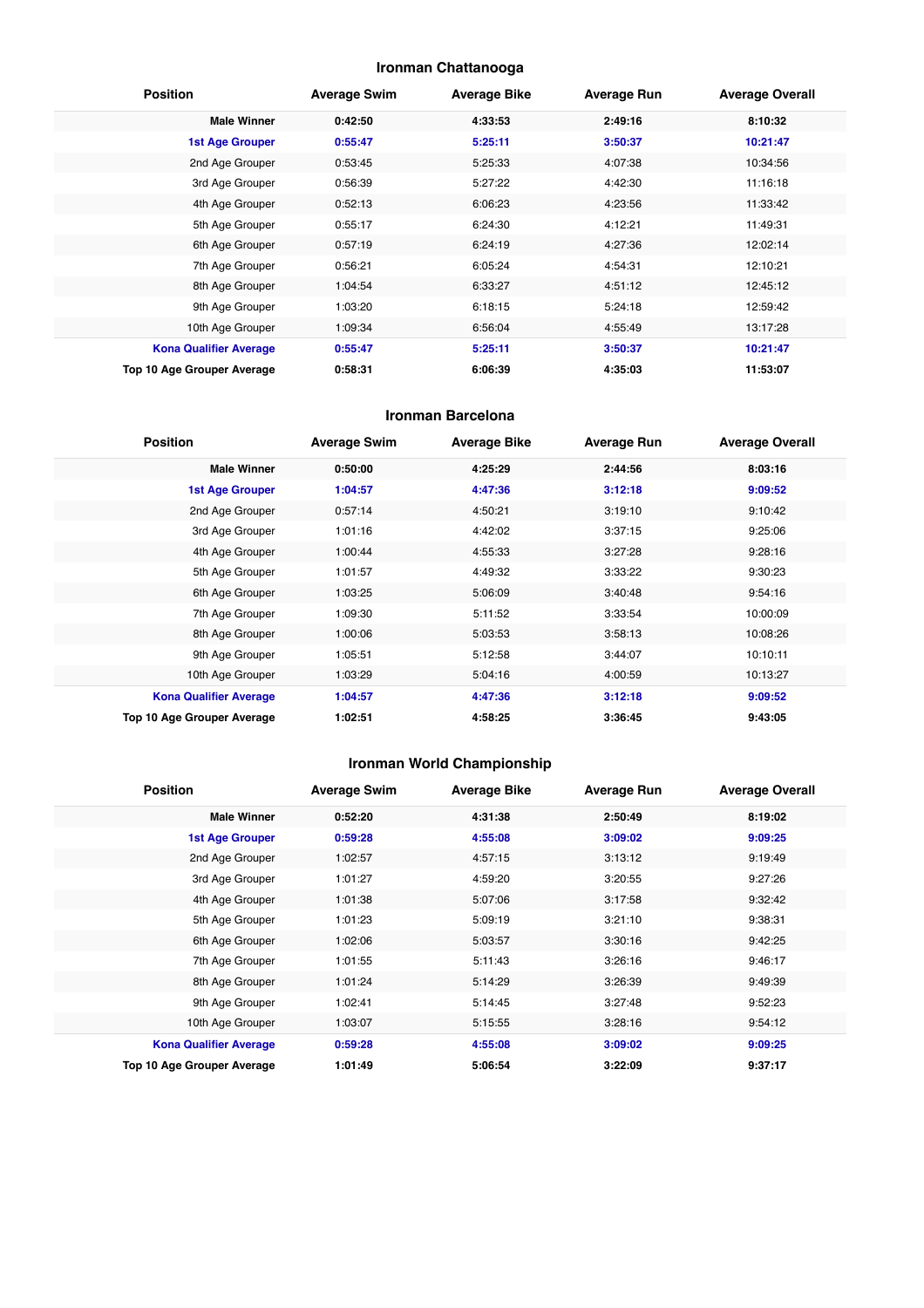## **Ironman Louisville**

| <b>Position</b>               | <b>Average Swim</b> | <b>Average Bike</b> | <b>Average Run</b> | <b>Average Overall</b> |
|-------------------------------|---------------------|---------------------|--------------------|------------------------|
| <b>Male Winner</b>            | 0:52:21             | 4:38:36             | 2:57:00            | 8:32:37                |
| <b>1st Age Grouper</b>        | 0:58:02             | 5:13:04             | 3:27:34            | 9:47:03                |
| 2nd Age Grouper               | 0:59:30             | 5:20:36             | 3:34:28            | 10:03:22               |
| 3rd Age Grouper               | 1:04:33             | 5:16:20             | 3:45:46            | 10:15:07               |
| 4th Age Grouper               | 1:09:47             | 5:20:46             | 3:47:30            | 10:27:37               |
| 5th Age Grouper               | 1:05:54             | 5:26:50             | 3:53:51            | 10:36:58               |
| 6th Age Grouper               | 1:02:33             | 5:27:47             | 4:10:34            | 10:49:35               |
| 7th Age Grouper               | 1:11:20             | 5:35:02             | 4:05:36            | 11:03:38               |
| 8th Age Grouper               | 1:03:37             | 5:34:52             | 4:19:44            | 11:09:22               |
| 9th Age Grouper               | 1:06:41             | 5:46:24             | 4:11:09            | 11:16:38               |
| 10th Age Grouper              | 1:08:38             | 5:50:06             | 4:11:14            | 11:22:49               |
| <b>Kona Qualifier Average</b> | 0:58:02             | 5:13:04             | 3:27:34            | 9:47:03                |
| Top 10 Age Grouper Average    | 1:05:03             | 5:29:11             | 3:56:44            | 10:41:13               |

## **Ironman Maryland**

| <b>Position</b>               | <b>Average Swim</b> | <b>Average Bike</b> | <b>Average Run</b> | <b>Average Overall</b> |
|-------------------------------|---------------------|---------------------|--------------------|------------------------|
| <b>Male Winner</b>            | 0:53:10             | 4:40:10             | 3:05:37            | 8:44:50                |
| <b>1st Age Grouper</b>        | 1:06:50             | 5:15:58             | 3:35:03            | 10:09:46               |
| 2nd Age Grouper               | 0:56:28             | 5:25:31             | 3:45:09            | 10:18:56               |
| 3rd Age Grouper               | 0:55:01             | 5:30:10             | 3:50:18            | 10:22:59               |
| 4th Age Grouper               | 1:02:33             | 5:35:51             | 3:47:16            | 10:36:19               |
| 5th Age Grouper               | 1:09:26             | 5:30:41             | 3:52:42            | 10:42:33               |
| 6th Age Grouper               | 1:08:11             | 5:25:43             | 4:13:48            | 10:59:35               |
| 7th Age Grouper               | 1:02:31             | 5:44:26             | 4:20:24            | 11:27:44               |
| 8th Age Grouper               | 1:02:22             | 6:10:46             | 4:23:53            | 11:56:53               |
| 9th Age Grouper               | 1:04:29             | 5:56:45             | 5:14:03            | 12:29:03               |
| 10th Age Grouper              | 1:13:48             | 6:03:44             | 5:03:16            | 12:37:44               |
| <b>Kona Qualifier Average</b> | 1:06:50             | 5:15:58             | 3:35:03            | 10:09:46               |
| Top 10 Age Grouper Average    | 1:04:10             | 5:39:57             | 4:12:35            | 11:10:09               |

#### **Ironman Los Cabos**

| <b>Position</b>               | <b>Average Swim</b> | <b>Average Bike</b> | <b>Average Run</b> | <b>Average Overall</b> |
|-------------------------------|---------------------|---------------------|--------------------|------------------------|
| <b>Male Winner</b>            | 0:50:33             | 4:38:43             | 2:53:22            | 8:26:31                |
| <b>1st Age Grouper</b>        | 0:57:42             | 5:59:25             | 3:56:54            | 11:04:30               |
| 2nd Age Grouper               | 1:11:02             | 5:59:52             | 4:01:55            | 11:20:35               |
| 3rd Age Grouper               | 1:05:59             | 6:00:57             | 4:30:13            | 11:47:28               |
| 4th Age Grouper               | 1:05:59             | 6:33:10             | 4:22:37            | 12:14:58               |
| 5th Age Grouper               | 1:13:13             | 6:19:16             | 4:56:06            | 12:40:11               |
| 6th Age Grouper               | 1:17:39             | 7:04:18             | 4:29:52            | 13:01:26               |
| 7th Age Grouper               | 1:20:59             | 7:23:38             | 4:19:44            | 13:25:42               |
| 8th Age Grouper               | 1:19:31             | 6:44:15             | 4:47:51            | 13:15:14               |
| 9th Age Grouper               | 1:01:20             | 6:54:18             | 5:34:19            | 13:45:32               |
| 10th Age Grouper              | 1:07:35             | 6:40:23             | 5:50:33            | 13:47:42               |
| <b>Kona Qualifier Average</b> | 0:57:42             | 5:59:25             | 3:56:54            | 11:04:30               |
| Top 10 Age Grouper Average    | 1:10:12             | 6:31:46             | 4:33:22            | 12:28:07               |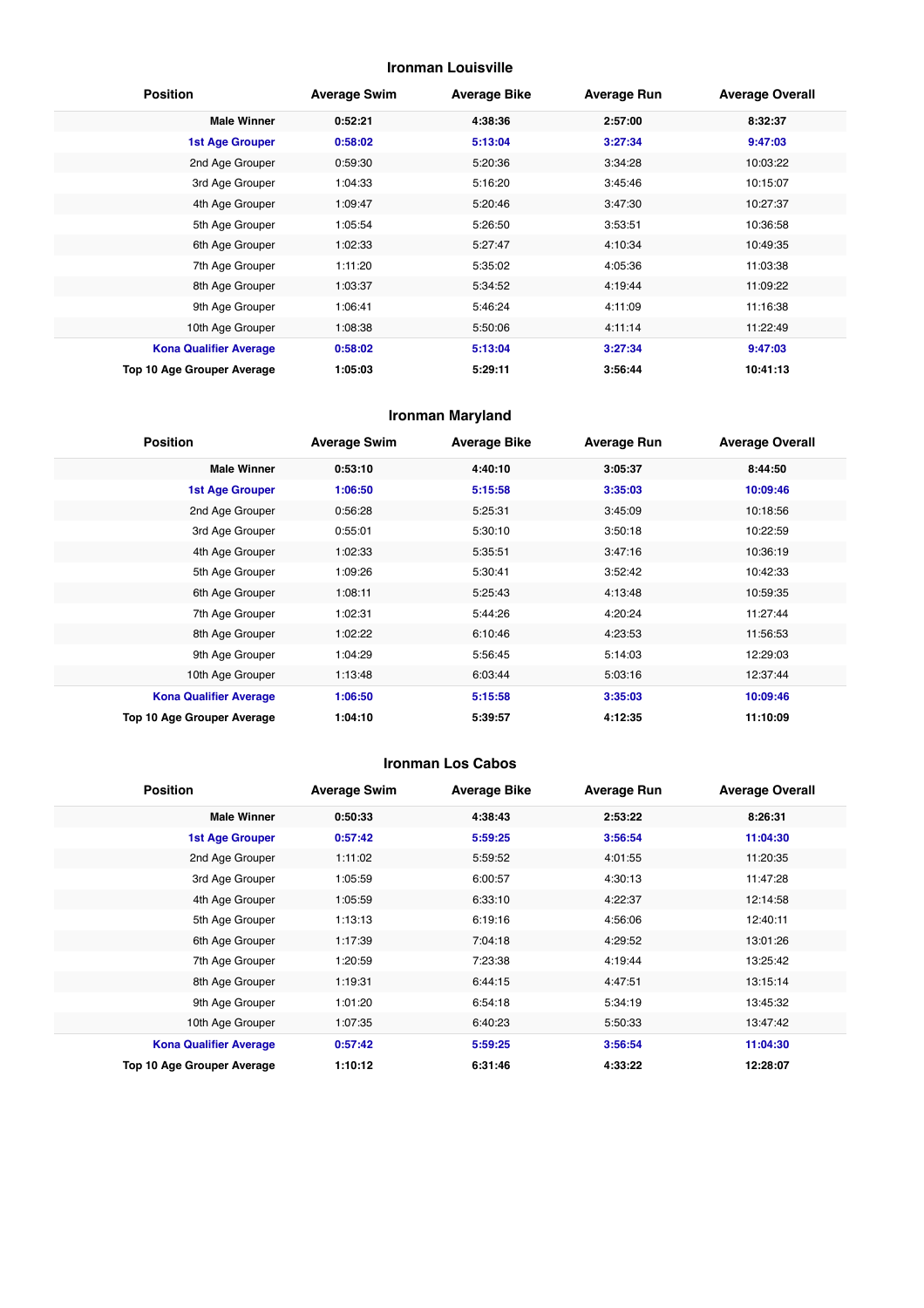## **Ironman Florida**

| <b>Position</b>               | <b>Average Swim</b> | <b>Average Bike</b> | <b>Average Run</b> | <b>Average Overall</b> |
|-------------------------------|---------------------|---------------------|--------------------|------------------------|
| <b>Male Winner</b>            | 0:51:09             | 4:27:24             | 2:54:25            | 8:12:58                |
| <b>1st Age Grouper</b>        | 0:55:22             | 4:58:03             | 3:16:43            | 9:17:00                |
| 2nd Age Grouper               | 0:53:47             | 5:04:31             | 3:32:33            | 9:38:01                |
| 3rd Age Grouper               | 0:58:04             | 5:07:40             | 3:40:49            | 9:54:51                |
| 4th Age Grouper               | 0:59:43             | 5:14:25             | 3:45:35            | 10:08:32               |
| 5th Age Grouper               | 0:59:40             | 5:15:49             | 3:55:23            | 10:20:44               |
| 6th Age Grouper               | 0:59:30             | 5:24:39             | 3:55:20            | 10:28:43               |
| 7th Age Grouper               | 1:02:22             | 5:28:24             | 4:03:06            | 10:44:02               |
| 8th Age Grouper               | 1:00:54             | 5:20:26             | 4:20:09            | 10:51:29               |
| 9th Age Grouper               | 1:00:05             | 5:35:57             | 4:10:17            | 10:57:19               |
| 10th Age Grouper              | 1:01:17             | 5:45:26             | 4:09:41            | 11:06:54               |
| <b>Kona Qualifier Average</b> | 0:55:22             | 4:58:03             | 3:16:43            | 9:17:00                |
| Top 10 Age Grouper Average    | 0:59:04             | 5:19:32             | 3:52:58            | 10:20:45               |

#### **Ironman Fortaleza**

| <b>Position</b>               | <b>Average Swim</b> | <b>Average Bike</b> | <b>Average Run</b> | <b>Average Overall</b> |
|-------------------------------|---------------------|---------------------|--------------------|------------------------|
| <b>Male Winner</b>            | 0:52:20             | 4:32:09             | 3:02:22            | 8:30:15                |
| <b>1st Age Grouper</b>        | 0:57:18             | 4:54:59             | 4:21:21            | 10:16:56               |
| 2nd Age Grouper               | 0:57:21             | 5:18:50             | 4:09:09            | 10:31:25               |
| 3rd Age Grouper               | 1:34:07             | 5:22:33             | 4:23:39            | 11:28:08               |
| 4th Age Grouper               | 1:13:51             | 6:13:01             | 3:59:00            | 11:42:31               |
| 5th Age Grouper               | 1:08:56             | 6:01:04             | 4:32:39            | 11:49:45               |
| 6th Age Grouper               | 1:15:11             | 6:11:08             | 4:50:17            | 12:27:56               |
| 7th Age Grouper               | 1:35:10             | 6:19:52             | 5:07:45            | 13:14:43               |
| 8th Age Grouper               | 0:57:11             | 6:08:35             | 6:20:54            | 13:33:53               |
| 9th Age Grouper               | 1:45:47             | 6:58:10             | 7:40:25            | 16:42:27               |
| <b>Kona Qualifier Average</b> | 0:57:18             | 4:54:59             | 4:21:21            | 10:16:56               |
| Top 10 Age Grouper Average    | 1:16:05             | 5:56:28             | 5:02:47            | 12:25:18               |

## **Ironman Malaysia**

| <b>Position</b>               | <b>Average Swim</b> | <b>Average Bike</b> | <b>Average Run</b> | <b>Average Overall</b> |
|-------------------------------|---------------------|---------------------|--------------------|------------------------|
| <b>Male Winner</b>            | 0:49:49             | 4:40:31             | 3:05:37            | 8:41:53                |
| <b>1st Age Grouper</b>        | 1:11:10             | 5:27:52             | 3:59:01            | 10:51:33               |
| 2nd Age Grouper               | 0:56:11             | 6:13:04             | 4:20:09            | 11:44:26               |
| 3rd Age Grouper               | 1:07:13             | 5:48:39             | 5:44:51            | 12:48:22               |
| 4th Age Grouper               | 1:23:12             | 6:25:26             | 4:46:36            | 12:50:37               |
| 5th Age Grouper               | 1:26:08             | 6:54:24             | 4:35:23            | 13:06:40               |
| 6th Age Grouper               | 1:12:30             | 6:02:32             | 5:53:22            | 13:19:35               |
| 7th Age Grouper               | 1:25:23             | 6:53:20             | 4:58:06            | 13:30:33               |
| 8th Age Grouper               | 1:22:09             | 7:20:46             | 4:28:37            | 13:34:55               |
| 9th Age Grouper               | 1:14:35             | 6:47:32             | 5:31:41            | 14:03:56               |
| 10th Age Grouper              | 1:09:29             | 6:51:49             | 5:47:07            | 14:13:10               |
| <b>Kona Qualifier Average</b> | 1:11:10             | 5:27:52             | 3:59:01            | 10:51:33               |
| Top 10 Age Grouper Average    | 1:14:48             | 6:28:32             | 5:00:29            | 13:00:22               |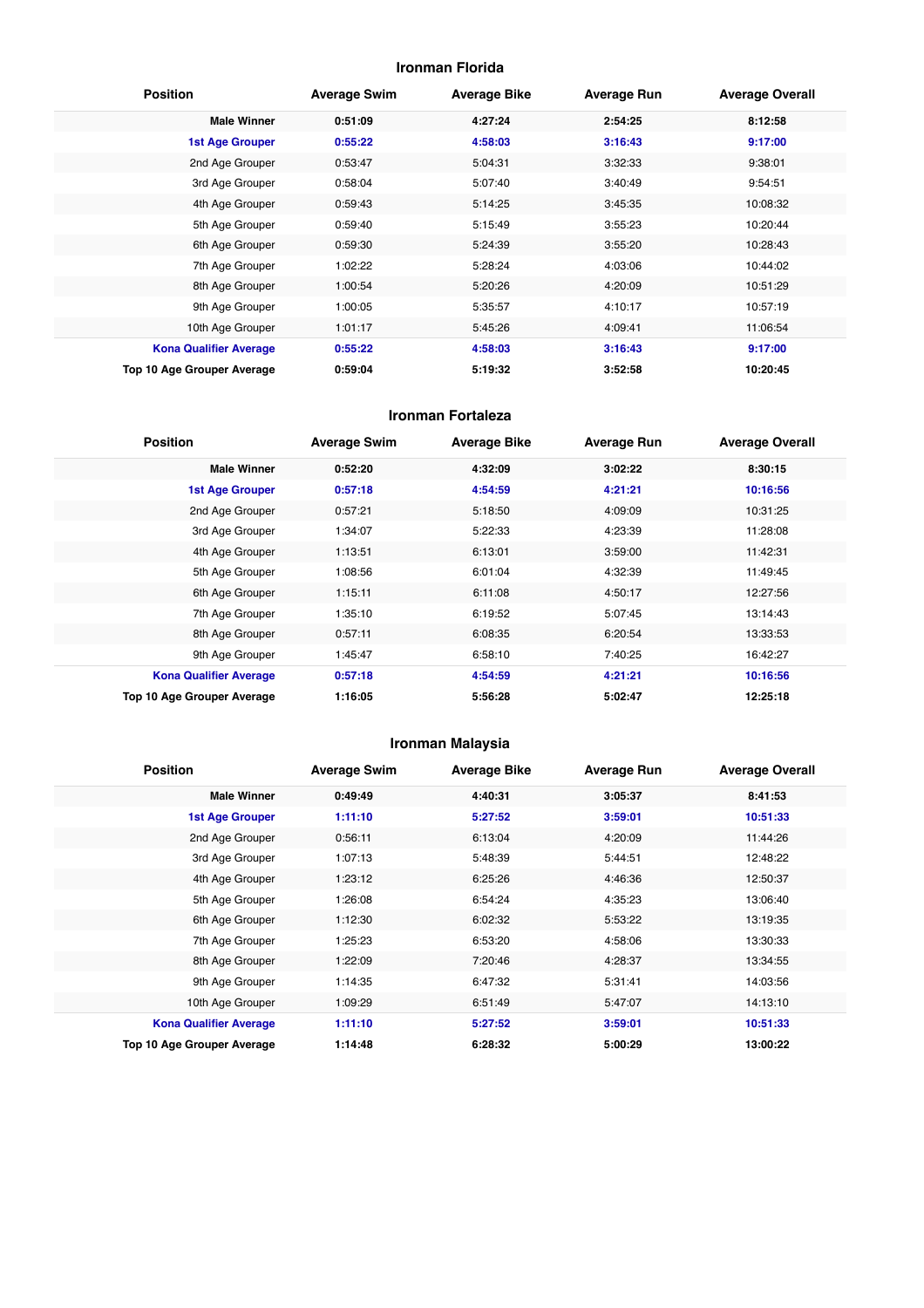#### **Ironman Arizona**

| <b>Position</b>               | <b>Average Swim</b> | <b>Average Bike</b> | <b>Average Run</b> | <b>Average Overall</b> |
|-------------------------------|---------------------|---------------------|--------------------|------------------------|
| <b>Male Winner</b>            | 0:50:41             | 4:29:35             | 2:49:35            | 8:13:52                |
| <b>1st Age Grouper</b>        | 0:58:31             | 5:09:50             | 3:25:53            | 9:40:16                |
| 2nd Age Grouper               | 1:03:04             | 4:38:36             | 4:16:46            | 9:57:35                |
| 3rd Age Grouper               | 1:03:53             | 5:20:36             | 3:43:37            | 10:14:57               |
| 4th Age Grouper               | 1:04:59             | 5:27:38             | 3:46:22            | 10:26:15               |
| 5th Age Grouper               | 1:06:04             | 5:27:06             | 4:08:53            | 10:50:43               |
| 6th Age Grouper               | 1:06:36             | 5:37:26             | 4:14:58            | 11:08:09               |
| 7th Age Grouper               | 1:07:46             | 5:42:45             | 4:18:46            | 11:19:49               |
| 8th Age Grouper               | 1:07:46             | 5:43:58             | 4:24:10            | 11:26:33               |
| 9th Age Grouper               | 1:11:32             | 5:52:18             | 4:21:52            | 11:36:53               |
| 10th Age Grouper              | 1:05:59             | 6:00:26             | 4:29:36            | 11:49:09               |
| <b>Kona Qualifier Average</b> | 0:57:28             | 5:09:06             | 3:24:45            | 9:37:09                |
| Top 10 Age Grouper Average    | 1:05:28             | 5:30:36             | 4:07:15            | 10:51:44               |

#### **Ironman Cozumel**

| <b>Position</b>               | <b>Average Swim</b> | <b>Average Bike</b> | <b>Average Run</b> | <b>Average Overall</b> |
|-------------------------------|---------------------|---------------------|--------------------|------------------------|
| <b>Male Winner</b>            | 0:49:06             | 4:38:56             | 2:53:19            | 8:12:56                |
| <b>1st Age Grouper</b>        | 0:55:27             | 5:08:20             | 3:29:13            | 9:38:48                |
| 2nd Age Grouper               | 0:51:56             | 5:25:05             | 3:33:44            | 9:57:25                |
| 3rd Age Grouper               | 0:50:53             | 5:32:03             | 3:52:16            | 10:21:12               |
| 4th Age Grouper               | 0:59:52             | 5:38:07             | 3:52:32            | 10:36:50               |
| 5th Age Grouper               | 0:59:51             | 5:39:55             | 4:01:29            | 10:50:29               |
| 6th Age Grouper               | 0:53:17             | 5:42:35             | 4:32:30            | 11:23:29               |
| 7th Age Grouper               | 0:55:22             | 5:01:02             | 5:32:24            | 11:34:39               |
| 8th Age Grouper               | 1:07:52             | 6:08:23             | 4:27:39            | 11:54:46               |
| 9th Age Grouper               | 0:56:42             | 6:17:04             | 4:26:53            | 12:02:17               |
| 10th Age Grouper              | 1:09:43             | 6:05:37             | 4:48:37            | 12:17:16               |
| <b>Kona Qualifier Average</b> | 0:55:27             | 5:08:20             | 3:29:13            | 9:38:48                |
| Top 10 Age Grouper Average    | 0:58:06             | 5:39:49             | 4:15:44            | 11:03:43               |

#### **Ironman Western Australia**

| <b>Position</b>               | <b>Average Swim</b> | <b>Average Bike</b> | <b>Average Run</b> | <b>Average Overall</b> |
|-------------------------------|---------------------|---------------------|--------------------|------------------------|
| <b>Male Winner</b>            | 0:49:56             | 4:31:17             | 2:50:16            | 8:13:36                |
| <b>1st Age Grouper</b>        | 0:55:36             | 4:51:13             | 3:21:15            | 9:11:07                |
| 2nd Age Grouper               | 0:56:05             | 4:56:36             | 3:31:32            | 9:27:22                |
| 3rd Age Grouper               | 1:01:18             | 5:07:58             | 3:31:55            | 9:45:04                |
| 4th Age Grouper               | 0:57:17             | 5:11:18             | 3:49:38            | 10:01:42               |
| 5th Age Grouper               | 0:59:18             | 5:21:46             | 3:59:30            | 10:24:47               |
| 6th Age Grouper               | 1:03:01             | 5:31:44             | 3:55:38            | 10:34:51               |
| 7th Age Grouper               | 1:00:03             | 5:30:49             | 4:11:39            | 10:46:58               |
| 8th Age Grouper               | 1:00:51             | 5:34:01             | 4:17:06            | 10:56:32               |
| 9th Age Grouper               | 1:05:04             | 5:33:45             | 4:21:39            | 11:05:06               |
| 10th Age Grouper              | 1:06:05             | 5:35:45             | 4:30:03            | 11:16:39               |
| <b>Kona Qualifier Average</b> | 0:55:36             | 4:51:13             | 3:21:15            | 9:11:07                |
| Top 10 Age Grouper Average    | 1:00:28             | 5:19:30             | 3:56:59            | 10:21:01               |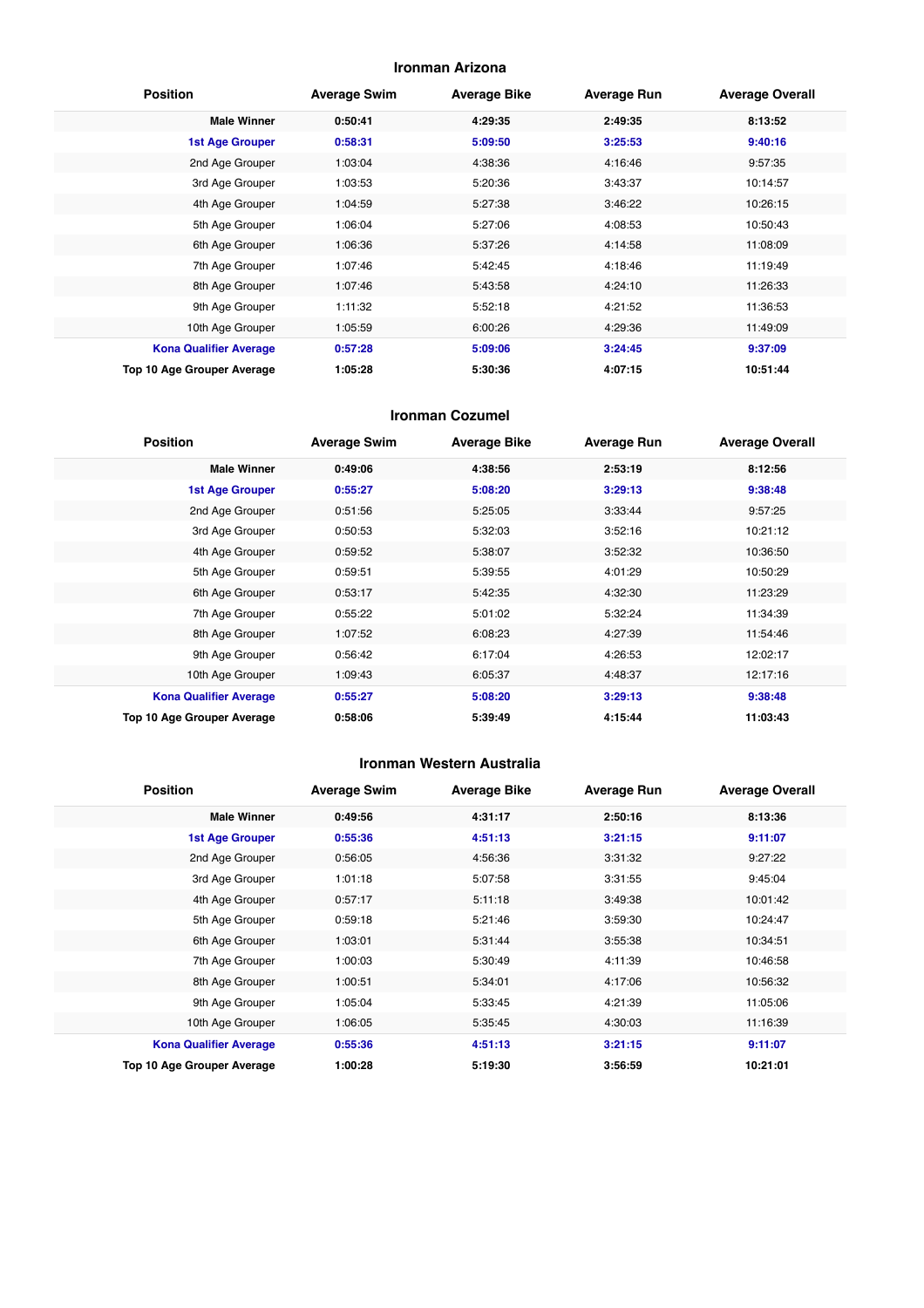## **Ironman New Zealand**

| <b>Position</b>               | <b>Average Swim</b> | <b>Average Bike</b> | <b>Average Run</b> | <b>Average Overall</b> |
|-------------------------------|---------------------|---------------------|--------------------|------------------------|
| <b>Male Winner</b>            | 0:48:04             | 4:41:22             | 2:48:44            | 8:22:46                |
| <b>1st Age Grouper</b>        | 0:53:32             | 5:09:07             | 3:24:44            | 9:33:08                |
| 2nd Age Grouper               | 0:58:04             | 5:16:46             | 3:27:52            | 9:49:34                |
| 3rd Age Grouper               | 0:59:09             | 5:20:18             | 3:31:44            | 9:58:52                |
| 4th Age Grouper               | 0:58:32             | 5:25:58             | 3:41:13            | 10:13:02               |
| 5th Age Grouper               | 1:00:58             | 5:25:02             | 3:52:10            | 10:25:34               |
| 6th Age Grouper               | 0:57:29             | 5:33:26             | 3:56:27            | 10:35:53               |
| 7th Age Grouper               | 0:58:20             | 5:42:34             | 3:56:46            | 10:45:28               |
| 8th Age Grouper               | 1:02:06             | 5:46:13             | 4:00:57            | 10:59:43               |
| 9th Age Grouper               | 1:01:54             | 5:51:16             | 4:08:44            | 11:11:09               |
| 10th Age Grouper              | 1:03:14             | 5:52:30             | 4:19:29            | 11:25:36               |
| <b>Kona Qualifier Average</b> | 0:53:32             | 5:09:07             | 3:24:44            | 9:33:08                |
| Top 10 Age Grouper Average    | 0:59:20             | 5:32:19             | 3:50:01            | 10:29:48               |

#### **Ironman Melbourne**

| <b>Position</b>               | <b>Average Swim</b> | <b>Average Bike</b> | <b>Average Run</b> | <b>Average Overall</b> |
|-------------------------------|---------------------|---------------------|--------------------|------------------------|
| <b>Male Winner</b>            | 0:48:36             | 4:25:06             | 2:43:51            | 8:01:05                |
| <b>1st Age Grouper</b>        | 0:57:30             | 4:54:57             | 3:24:47            | 9:22:45                |
| 2nd Age Grouper               | 0:54:57             | 5:00:16             | 3:31:01            | 9:32:30                |
| 3rd Age Grouper               | 0:54:11             | 5:11:41             | 3:35:33            | 9:48:50                |
| 4th Age Grouper               | 1:03:42             | 5:10:06             | 3:42:33            | 10:05:24               |
| 5th Age Grouper               | 0:59:53             | 5:13:40             | 3:53:53            | 10:14:08               |
| 6th Age Grouper               | 1:02:11             | 5:23:46             | 3:57:49            | 10:32:27               |
| 7th Age Grouper               | 1:07:34             | 5:32:36             | 4:20:14            | 11:10:05               |
| 8th Age Grouper               | 1:06:03             | 5:56:38             | 4:06:46            | 11:18:48               |
| 9th Age Grouper               | 1:13:17             | 5:27:15             | 4:31:50            | 11:26:45               |
| 10th Age Grouper              | 1:02:45             | 5:56:20             | 4:17:56            | 11:28:42               |
| <b>Kona Qualifier Average</b> | 0:56:14             | 4:57:36             | 3:27:54            | 9:27:37                |
| Top 10 Age Grouper Average    | 1:02:12             | 5:22:43             | 3:56:14            | 10:30:02               |

#### **Ironman South Africa**

| <b>Position</b>               | <b>Average Swim</b> | <b>Average Bike</b> | <b>Average Run</b> | <b>Average Overall</b> |
|-------------------------------|---------------------|---------------------|--------------------|------------------------|
| <b>Male Winner</b>            | 0:51:32             | 4:33:27             | 2:51:49            | 8:20:46                |
| <b>1st Age Grouper</b>        | 1:02:39             | 5:18:42             | 3:35:07            | 10:03:42               |
| 2nd Age Grouper               | 1:07:46             | 5:30:00             | 3:40:03            | 10:24:22               |
| 3rd Age Grouper               | 1:08:14             | 5:33:56             | 3:55:09            | 10:45:31               |
| 4th Age Grouper               | 1:05:33             | 5:41:40             | 4:13:58            | 11:10:16               |
| 5th Age Grouper               | 1:06:02             | 5:46:23             | 4:28:33            | 11:29:08               |
| 6th Age Grouper               | 1:12:08             | 5:58:21             | 4:28:08            | 11:47:19               |
| 7th Age Grouper               | 1:13:58             | 6:06:42             | 4:36:37            | 12:07:43               |
| 8th Age Grouper               | 1:17:05             | 6:13:53             | 4:30:50            | 12:11:53               |
| 9th Age Grouper               | 1:11:32             | 6:19:25             | 4:39:19            | 12:21:54               |
| 10th Age Grouper              | 1:16:10             | 6:21:38             | 4:42:30            | 12:31:34               |
| <b>Kona Qualifier Average</b> | 1:05:12             | 5:24:21             | 3:37:35            | 10:14:02               |
| Top 10 Age Grouper Average    | 1:10:07             | 5:53:04             | 4:17:01            | 11:29:20               |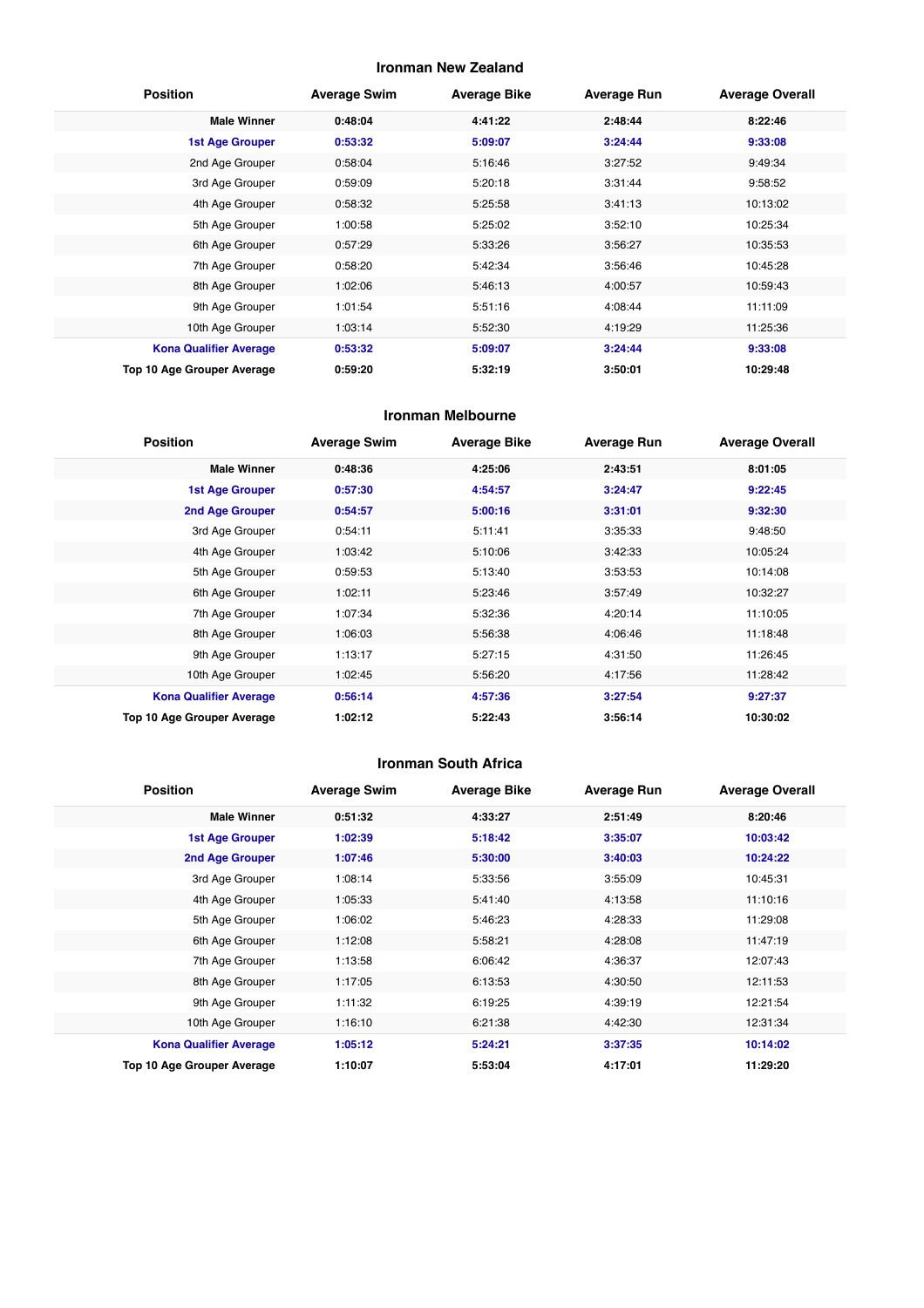#### **Ironman Australia**

| <b>Position</b>               | <b>Average Swim</b> | <b>Average Bike</b> | <b>Average Run</b> | <b>Average Overall</b> |
|-------------------------------|---------------------|---------------------|--------------------|------------------------|
| <b>Male Winner</b>            | 0:47:37             | 4:43:01             | 2:54:15            | 8:27:01                |
| <b>1st Age Grouper</b>        | 0:53:21             | 5:10:49             | 3:24:43            | 9:31:56                |
| 2nd Age Grouper               | 0:53:30             | 5:18:19             | 3:30:53            | 9:47:00                |
| 3rd Age Grouper               | 0:58:09             | 5:19:18             | 3:39:57            | 10:01:47               |
| 4th Age Grouper               | 0:58:16             | 5:31:31             | 3:21:39            | 10:10:28               |
| 5th Age Grouper               | 0:56:32             | 5:33:10             | 3:47:49            | 10:21:19               |
| 6th Age Grouper               | 0:59:00             | 5:39:18             | 3:56:14            | 10:39:56               |
| 7th Age Grouper               | 0:58:11             | 5:39:06             | 4:08:13            | 10:50:53               |
| 8th Age Grouper               | 0:59:34             | 5:55:00             | 4:06:13            | 11:06:17               |
| 9th Age Grouper               | 1:01:47             | 6:00:54             | 4:08:31            | 11:16:34               |
| 10th Age Grouper              | 1:03:00             | 5:58:53             | 4:21:14            | 11:28:59               |
| <b>Kona Qualifier Average</b> | 0:53:21             | 5:10:49             | 3:24:43            | 9:31:56                |
| Top 10 Age Grouper Average    | 0:58:08             | 5:36:38             | 3:50:33            | 10:31:31               |

#### **Ironman Texas**

| <b>Position</b>               | <b>Average Swim</b> | <b>Average Bike</b> | <b>Average Run</b> | <b>Average Overall</b> |
|-------------------------------|---------------------|---------------------|--------------------|------------------------|
| <b>Male Winner</b>            | 0:52:11             | 4:25:50             | 2:49:28            | 8:12:10                |
| <b>1st Age Grouper</b>        | 0:59:41             | 5:14:44             | 3:52:46            | 10:15:39               |
| 2nd Age Grouper               | 0:58:56             | 5:21:54             | 4:01:43            | 10:30:00               |
| 3rd Age Grouper               | 1:08:34             | 5:14:13             | 4:16:02            | 10:47:13               |
| 4th Age Grouper               | 1:05:56             | 5:25:44             | 4:20:44            | 11:01:25               |
| 5th Age Grouper               | 1:01:30             | 5:26:46             | 4:29:25            | 11:07:38               |
| 6th Age Grouper               | 1:02:51             | 5:35:47             | 4:23:55            | 11:14:13               |
| 7th Age Grouper               | 1:12:49             | 5:28:40             | 4:33:11            | 11:23:20               |
| 8th Age Grouper               | 1:02:31             | 5:38:16             | 4:50:50            | 11:42:18               |
| 9th Age Grouper               | 1:14:54             | 5:45:52             | 4:40:21            | 11:51:50               |
| 10th Age Grouper              | 1:08:34             | 5:49:17             | 4:56:25            | 12:06:09               |
| <b>Kona Qualifier Average</b> | 0:59:18             | 5:18:19             | 3:57:14            | 10:22:49               |
| Top 10 Age Grouper Average    | 1:05:38             | 5:30:07             | 4:26:32            | 11:11:58               |

#### **Ironman Lanzarote**

| <b>Position</b>               | <b>Average Swim</b> | <b>Average Bike</b> | <b>Average Run</b> | <b>Average Overall</b> |
|-------------------------------|---------------------|---------------------|--------------------|------------------------|
| <b>Male Winner</b>            | 0:49:28             | 4:57:52             | 2:53:31            | 8:46:42                |
| <b>1st Age Grouper</b>        | 0:56:45             | 5:30:59             | 3:20:26            | 9:56:07                |
| 2nd Age Grouper               | 0:58:50             | 5:44:36             | 3:35:39            | 10:27:17               |
| 3rd Age Grouper               | 0:58:46             | 5:54:20             | 3:52:18            | 10:53:44               |
| 4th Age Grouper               | 1:04:44             | 6:11:15             | 3:53:57            | 11:20:01               |
| 5th Age Grouper               | 1:04:38             | 6:16:27             | 4:02:43            | 11:35:28               |
| 6th Age Grouper               | 1:06:18             | 6:25:03             | 4:03:36            | 11:47:21               |
| 7th Age Grouper               | 1:08:38             | 6:26:46             | 4:42:10            | 12:30:20               |
| 8th Age Grouper               | 1:08:29             | 6:47:01             | 4:36:45            | 12:47:16               |
| 9th Age Grouper               | 1:11:56             | 6:53:15             | 4:44:26            | 13:08:11               |
| 10th Age Grouper              | 1:13:38             | 6:51:38             | 5:08:58            | 13:28:39               |
| <b>Kona Qualifier Average</b> | 0:56:45             | 5:30:59             | 3:20:26            | 9:56:07                |
| Top 10 Age Grouper Average    | 1:05:16             | 6:18:08             | 4:12:06            | 11:47:26               |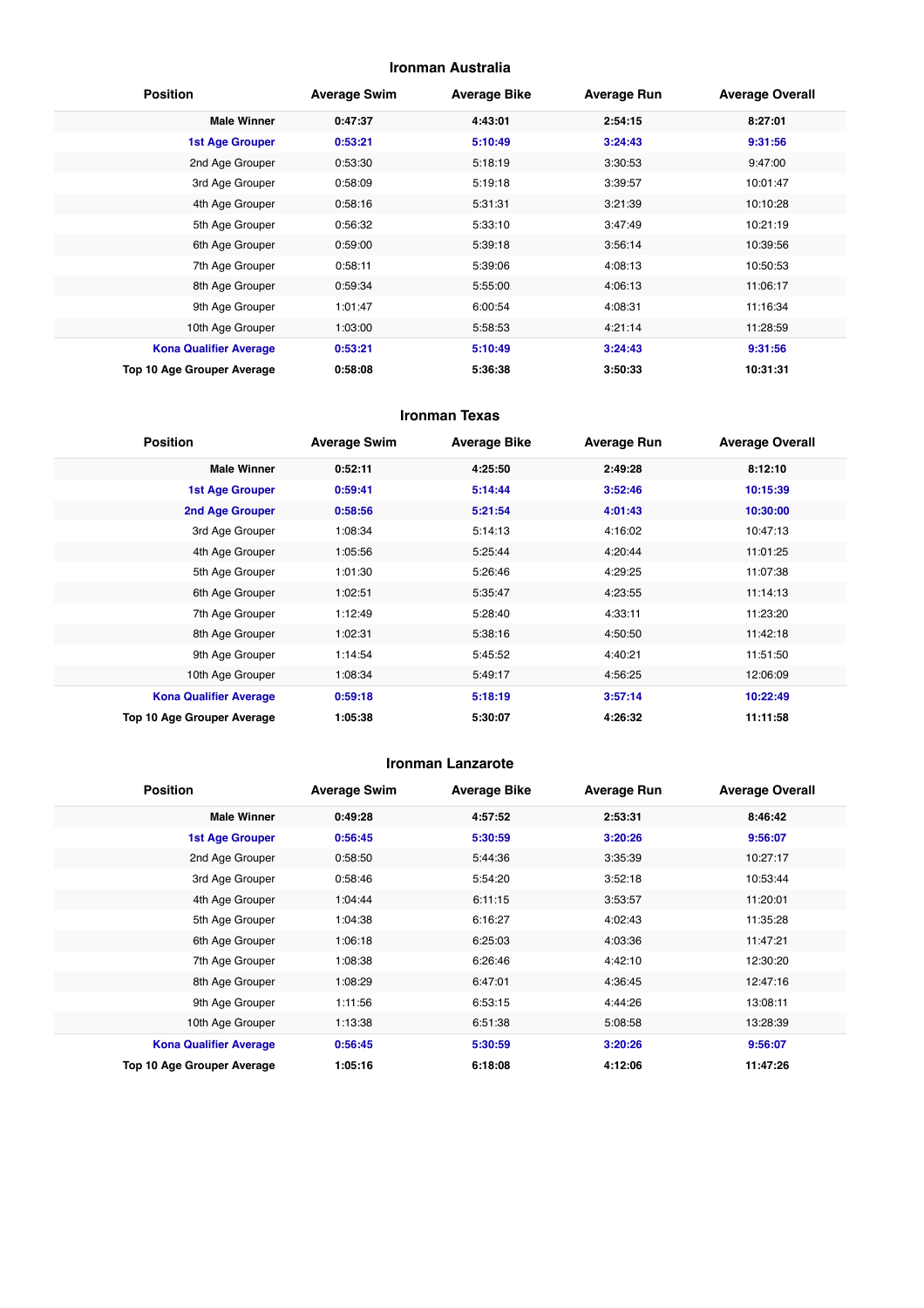## **Ironman Brazil**

| <b>Position</b>               | <b>Average Swim</b> | <b>Average Bike</b> | <b>Average Run</b> | <b>Average Overall</b> |
|-------------------------------|---------------------|---------------------|--------------------|------------------------|
| <b>Male Winner</b>            | 0:49:05             | 4:25:58             | 2:54:46            | 8:36:37                |
| <b>1st Age Grouper</b>        | 0:54:38             | 4:35:58             | 3:08:45            | 9:55:14                |
| 2nd Age Grouper               | 0:55:34             | 4:40:41             | 3:11:00            | 10:04:00               |
| 3rd Age Grouper               | 1:01:30             | 4:43:53             | 3:54:16            | 10:18:58               |
| 4th Age Grouper               | 1:00:23             | 4:44:54             | 3:20:26            | 10:26:16               |
| 5th Age Grouper               | 0:58:25             | 4:14:48             | 4:38:39            | 10:33:09               |
| 6th Age Grouper               | 1:01:11             | 4:55:12             | 3:35:39            | 10:52:51               |
| 7th Age Grouper               | 0:56:41             | 4:55:07             | 4:25:36            | 11:06:35               |
| 8th Age Grouper               | 1:02:56             | 5:05:35             | 3:49:22            | 11:20:48               |
| 9th Age Grouper               | 1:10:55             | 5:21:10             | 3:48:34            | 11:43:33               |
| 10th Age Grouper              | 1:07:37             | 5:18:22             | 3:59:45            | 11:51:27               |
| <b>Kona Qualifier Average</b> | 0:55:06             | 4:38:19             | 3:09:53            | 9:59:37                |
| Top 10 Age Grouper Average    | 1:00:59             | 4:51:34             | 3:47:12            | 10:49:17               |

#### **Ironman France**

| <b>Position</b>               | <b>Average Swim</b> | <b>Average Bike</b> | <b>Average Run</b> | <b>Average Overall</b> |
|-------------------------------|---------------------|---------------------|--------------------|------------------------|
| <b>Male Winner</b>            | 0:50:18             | 4:46:51             | 2:48:07            | 8:30:38                |
| <b>1st Age Grouper</b>        | 0:57:49             | 5:17:13             | 3:30:48            | 9:54:03                |
| 2nd Age Grouper               | 1:01:30             | 5:27:45             | 3:31:41            | 10:11:28               |
| 3rd Age Grouper               | 1:01:51             | 5:26:23             | 3:44:21            | 10:21:45               |
| 4th Age Grouper               | 1:01:38             | 5:35:21             | 3:43:21            | 10:29:50               |
| 5th Age Grouper               | 0:56:34             | 5:31:53             | 3:52:29            | 10:39:12               |
| 6th Age Grouper               | 1:06:21             | 5:37:42             | 4:05:49            | 10:59:31               |
| 7th Age Grouper               | 1:02:56             | 5:39:14             | 4:14:36            | 11:07:43               |
| 8th Age Grouper               | 0:58:23             | 5:49:59             | 4:16:06            | 11:23:41               |
| 9th Age Grouper               | 0:58:34             | 5:43:19             | 4:27:05            | 11:31:14               |
| 10th Age Grouper              | 1:05:36             | 5:55:46             | 4:25:27            | 11:41:04               |
| <b>Kona Qualifier Average</b> | 0:57:49             | 5:17:13             | 3:30:48            | 9:54:03                |
| Top 10 Age Grouper Average    | 1:01:07             | 5:36:27             | 3:59:10            | 10:49:57               |

#### **Ironman Cairns**

| <b>Position</b>               | <b>Average Swim</b> | <b>Average Bike</b> | <b>Average Run</b> | <b>Average Overall</b> |
|-------------------------------|---------------------|---------------------|--------------------|------------------------|
| <b>Male Winner</b>            | 0:50:04             | 4:30:34             | 2:53:07            | 8:17:45                |
| <b>1st Age Grouper</b>        | 1:00:51             | 5:10:39             | 3:23:22            | 9:42:19                |
| 2nd Age Grouper               | 0:57:53             | 5:21:10             | 4:05:44            | 10:31:52               |
| 3rd Age Grouper               | 1:05:27             | 5:48:22             | 4:13:25            | 11:17:52               |
| 4th Age Grouper               | 1:06:15             | 5:32:51             | 4:41:15            | 11:29:17               |
| 5th Age Grouper               | 1:13:18             | 5:39:38             | 5:03:12            | 12:06:38               |
| 6th Age Grouper               | 1:14:23             | 6:02:31             | 5:00:34            | 12:28:51               |
| 7th Age Grouper               | 1:28:02             | 6:15:27             | 5:02:45            | 12:59:15               |
| 8th Age Grouper               | 1:10:08             | 6:47:33             | 4:28:02            | 12:38:17               |
| 9th Age Grouper               | 1:24:07             | 6:29:29             | 5:00:35            | 13:10:12               |
| 10th Age Grouper              | 1:19:50             | 6:43:08             | 6:08:48            | 14:29:25               |
| <b>Kona Qualifier Average</b> | 1:00:51             | 5:10:39             | 3:23:22            | 9:42:19                |
| Top 10 Age Grouper Average    | 1:10:58             | 5:51:51             | 4:37:32            | 11:51:11               |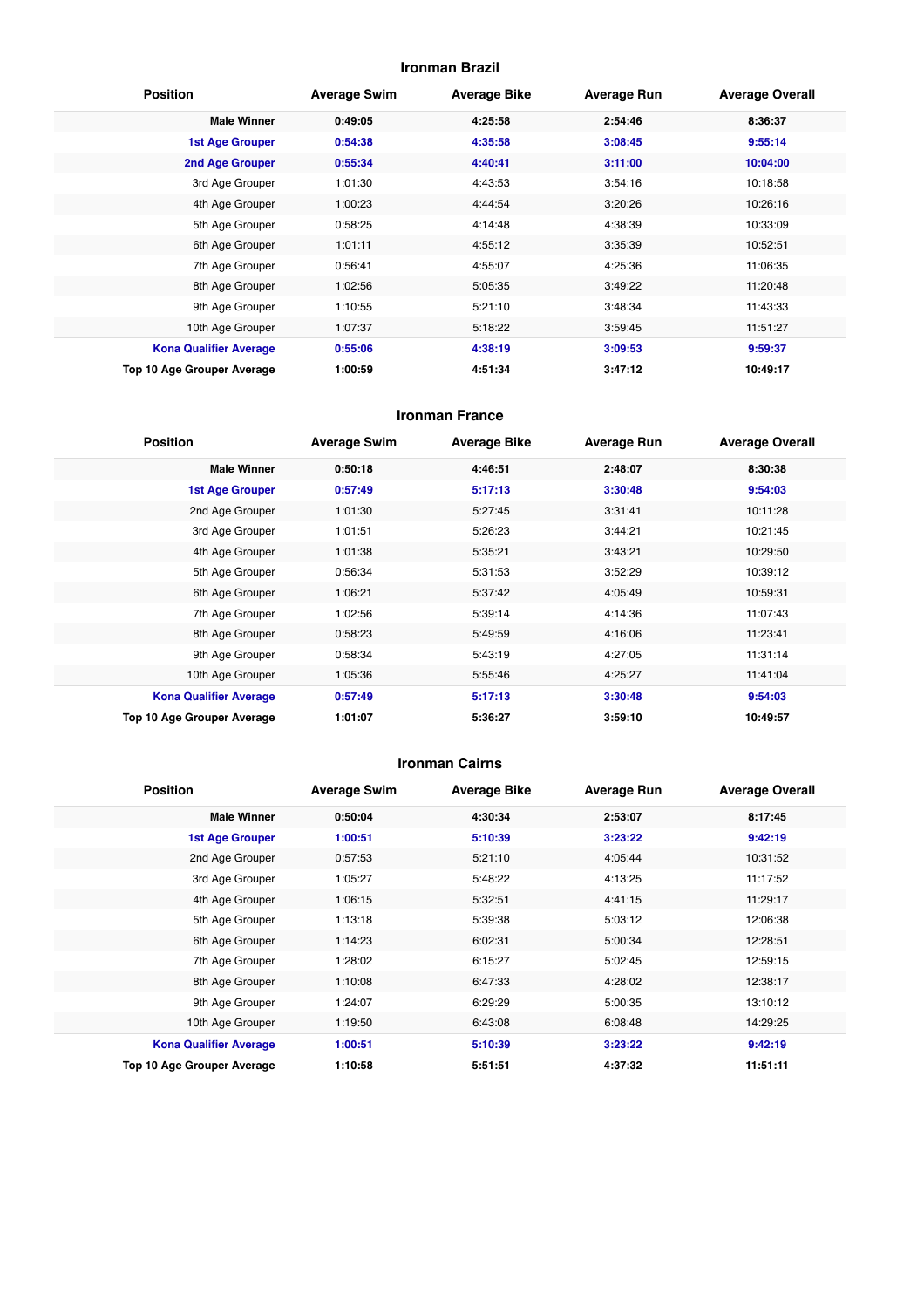## **Ironman Austria**

| <b>Position</b>               | <b>Average Swim</b> | <b>Average Bike</b> | <b>Average Run</b> | <b>Average Overall</b> |
|-------------------------------|---------------------|---------------------|--------------------|------------------------|
| <b>Male Winner</b>            | 0:47:35             | 4:22:02             | 2:46:46            | 8:00:21                |
| <b>1st Age Grouper</b>        | 1:00:32             | 4:53:46             | 3:19:04            | 9:19:17                |
| 2nd Age Grouper               | 0:58:49             | 4:59:34             | 3:25:29            | 9:30:48                |
| 3rd Age Grouper               | 1:02:23             | 5:04:05             | 3:32:03            | 9:45:43                |
| 4th Age Grouper               | 1:03:00             | 5:08:30             | 3:34:00            | 9:53:56                |
| 5th Age Grouper               | 1:02:42             | 5:08:38             | 3:41:06            | 10:00:13               |
| 6th Age Grouper               | 1:05:18             | 5:08:50             | 3:27:50            | 10:09:22               |
| 7th Age Grouper               | 1:02:22             | 5:15:42             | 3:48:21            | 10:14:10               |
| 8th Age Grouper               | 1:02:35             | 5:14:20             | 3:54:46            | 10:20:14               |
| 9th Age Grouper               | 1:04:09             | 5:18:23             | 3:57:28            | 10:28:20               |
| 10th Age Grouper              | 1:04:46             | 5:17:52             | 4:03:24            | 10:34:37               |
| <b>Kona Qualifier Average</b> | 1:00:32             | 4:53:46             | 3:19:04            | 9:19:17                |
| Top 10 Age Grouper Average    | 1:02:40             | 5:08:58             | 3:40:21            | 10:01:40               |

#### **Ironman Frankfurt**

| <b>Position</b>               | <b>Average Swim</b> | <b>Average Bike</b> | <b>Average Run</b> | <b>Average Overall</b> |
|-------------------------------|---------------------|---------------------|--------------------|------------------------|
| <b>Male Winner</b>            | 0:47:34             | 4:23:50             | 2:50:18            | 8:05:14                |
| <b>1st Age Grouper</b>        | 0:57:24             | 4:54:01             | 3:15:20            | 9:11:15                |
| 2nd Age Grouper               | 0:57:22             | 4:37:41             | 3:02:05            | 9:25:25                |
| 3rd Age Grouper               | 0:58:55             | 4:59:32             | 3:10:01            | 9:33:03                |
| 4th Age Grouper               | 0:58:36             | 4:38:27             | 3:16:31            | 9:44:05                |
| 5th Age Grouper               | 1:01:11             | 4:41:13             | 4:05:59            | 9:51:59                |
| 6th Age Grouper               | 1:01:24             | 5:08:17             | 3:22:46            | 9:57:27                |
| 7th Age Grouper               | 1:01:18             | 5:18:15             | 3:21:43            | 10:09:17               |
| 8th Age Grouper               | 1:02:39             | 5:13:51             | 3:32:08            | 10:15:29               |
| 9th Age Grouper               | 1:04:05             | 5:17:41             | 3:33:49            | 10:22:37               |
| 10th Age Grouper              | 1:05:45             | 5:20:11             | 3:33:35            | 10:26:05               |
| <b>Kona Qualifier Average</b> | 0:57:24             | 4:54:01             | 3:15:20            | 9:11:15                |
| Top 10 Age Grouper Average    | 1:00:52             | 5:00:55             | 3:25:23            | 9:53:40                |

#### **Ironman UK**

| <b>Position</b>               | <b>Average Swim</b> | <b>Average Bike</b> | <b>Average Run</b> | <b>Average Overall</b> |
|-------------------------------|---------------------|---------------------|--------------------|------------------------|
| <b>Male Winner</b>            | 0:47:06             | 4:58:56             | 2:53:37            | 8:43:35                |
| <b>1st Age Grouper</b>        | 0:56:27             | 5:36:35             | 3:05:29            | 10:00:10               |
| 2nd Age Grouper               | 1:00:02             | 5:41:52             | 3:31:24            | 10:20:17               |
| 3rd Age Grouper               | 1:02:28             | 5:45:01             | 3:45:53            | 10:40:54               |
| 4th Age Grouper               | 1:02:01             | 5:49:19             | 3:52:15            | 10:51:59               |
| 5th Age Grouper               | 1:03:14             | 5:52:41             | 3:53:32            | 10:59:08               |
| 6th Age Grouper               | 1:02:54             | 6:10:07             | 3:53:56            | 11:14:55               |
| 7th Age Grouper               | 1:05:28             | 6:08:00             | 3:58:19            | 11:21:32               |
| 8th Age Grouper               | 1:02:33             | 6:09:08             | 4:05:40            | 11:27:06               |
| 9th Age Grouper               | 1:14:37             | 6:13:03             | 3:55:51            | 11:35:14               |
| 10th Age Grouper              | 1:08:05             | 6:22:35             | 3:57:12            | 11:39:26               |
| <b>Kona Qualifier Average</b> | 0:56:27             | 5:36:35             | 3:05:29            | 10:00:10               |
| Top 10 Age Grouper Average    | 1:03:47             | 5:58:50             | 3:47:57            | 11:01:04               |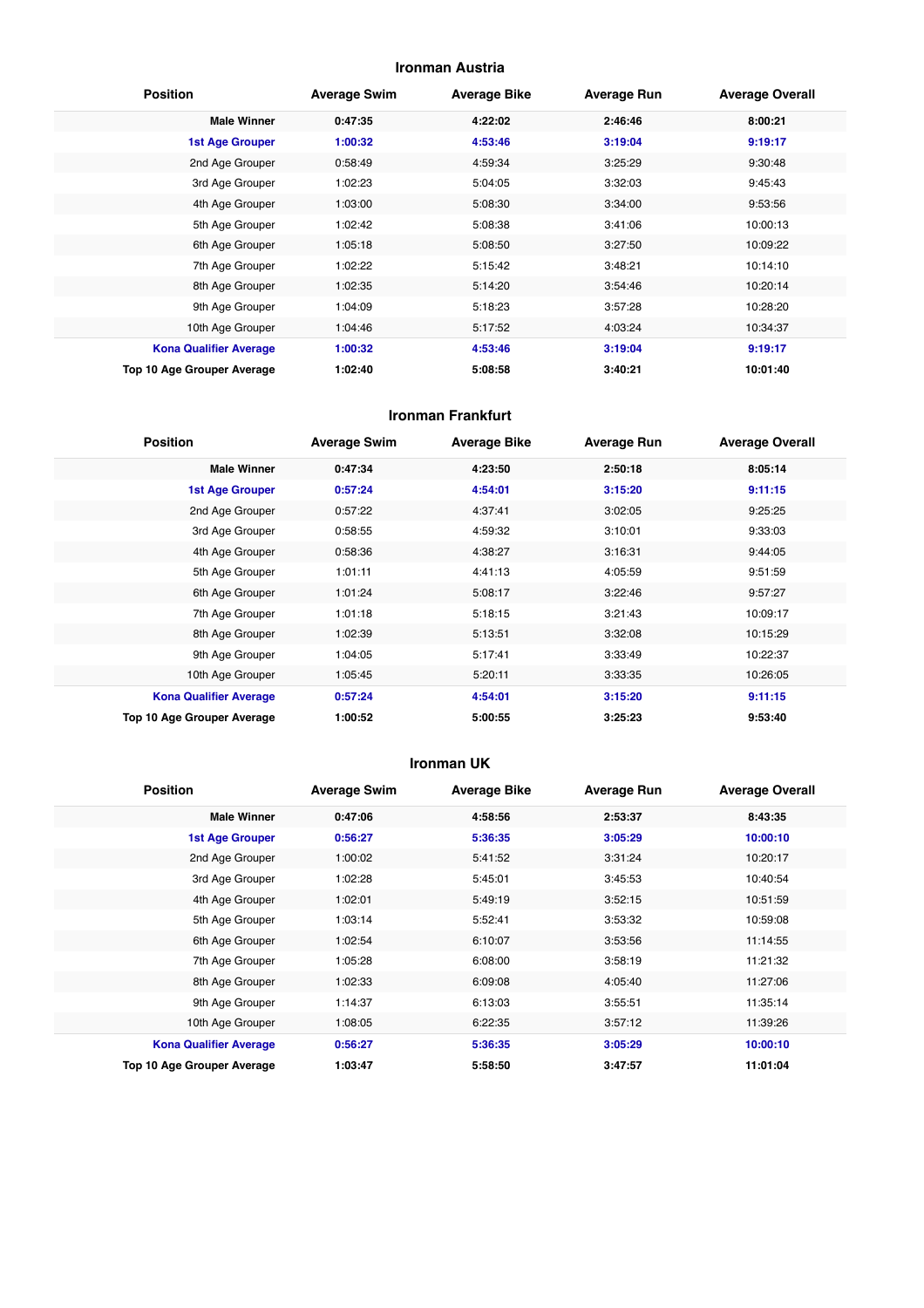## **Ironman Lake Placid**

| <b>Position</b>               | <b>Average Swim</b> | <b>Average Bike</b> | <b>Average Run</b> | <b>Average Overall</b> |
|-------------------------------|---------------------|---------------------|--------------------|------------------------|
| <b>Male Winner</b>            | 0:50:43             | 4:50:15             | 2:57:23            | 8:43:34                |
| <b>1st Age Grouper</b>        | 0:57:29             | 5:32:57             | 3:24:51            | 10:05:02               |
| 2nd Age Grouper               | 1:02:14             | 5:36:36             | 3:37:27            | 10:27:55               |
| 3rd Age Grouper               | 0:58:56             | 5:37:27             | 3:53:35            | 10:40:35               |
| 4th Age Grouper               | 1:01:44             | 5:50:07             | 3:47:18            | 10:50:46               |
| 5th Age Grouper               | 1:01:36             | 5:41:17             | 4:04:09            | 10:58:32               |
| 6th Age Grouper               | 1:01:07             | 5:51:21             | 4:06:34            | 11:10:50               |
| 7th Age Grouper               | 1:00:19             | 5:52:31             | 4:15:00            | 11:21:22               |
| 8th Age Grouper               | 1:02:05             | 5:57:31             | 4:14:11            | 11:26:21               |
| 9th Age Grouper               | 1:02:58             | 6:04:57             | 4:11:38            | 11:33:22               |
| 10th Age Grouper              | 1:09:14             | 6:08:33             | 4:09:33            | 11:40:08               |
| <b>Kona Qualifier Average</b> | 0:57:29             | 5:32:57             | 3:24:51            | 10:05:02               |
| Top 10 Age Grouper Average    | 1:01:46             | 5:49:20             | 3:58:26            | 11:01:29               |

#### **Ironman Switzerland**

| <b>Position</b>               | <b>Average Swim</b> | <b>Average Bike</b> | <b>Average Run</b> | <b>Average Overall</b> |
|-------------------------------|---------------------|---------------------|--------------------|------------------------|
| <b>Male Winner</b>            | 0:53:56             | 4:32:06             | 2:53:03            | 8:21:35                |
| <b>1st Age Grouper</b>        | 1:01:35             | 5:00:14             | 3:09:24            | 9:15:10                |
| 2nd Age Grouper               | 1:01:56             | 5:05:19             | 3:19:09            | 9:30:32                |
| 3rd Age Grouper               | 1:01:55             | 5:09:31             | 3:27:48            | 9:43:26                |
| 4th Age Grouper               | 1:02:59             | 5:15:23             | 3:37:28            | 10:00:21               |
| 5th Age Grouper               | 1:06:06             | 5:14:29             | 3:40:23            | 10:06:46               |
| 6th Age Grouper               | 1:04:54             | 5:19:05             | 3:43:16            | 10:12:27               |
| 7th Age Grouper               | 1:04:30             | 5:20:39             | 3:51:54            | 10:22:07               |
| 8th Age Grouper               | 1:03:47             | 5:31:32             | 3:48:44            | 10:30:12               |
| 9th Age Grouper               | 1:05:42             | 5:26:42             | 3:57:56            | 10:35:08               |
| 10th Age Grouper              | 1:08:36             | 5:35:44             | 3:53:58            | 10:44:47               |
| <b>Kona Qualifier Average</b> | 1:01:35             | 5:00:14             | 3:09:24            | 9:15:10                |
| Top 10 Age Grouper Average    | 1:04:12             | 5:17:52             | 3:39:00            | 10:06:05               |

#### **Ironman Canada**

| <b>Position</b>               | <b>Average Swim</b> | <b>Average Bike</b> | <b>Average Run</b> | <b>Average Overall</b> |
|-------------------------------|---------------------|---------------------|--------------------|------------------------|
| <b>Male Winner</b>            | 0:52:06             | 4:41:41             | 2:55:55            | 8:33:11                |
| <b>1st Age Grouper</b>        | 1:01:25             | 5:19:30             | 3:32:15            | 9:59:19                |
| 2nd Age Grouper               | 1:00:36             | 5:26:40             | 3:47:56            | 10:22:10               |
| 3rd Age Grouper               | 1:06:14             | 5:32:32             | 3:48:31            | 10:34:18               |
| 4th Age Grouper               | 1:04:41             | 5:38:05             | 3:52:31            | 10:41:47               |
| 5th Age Grouper               | 1:05:08             | 5:42:50             | 4:02:49            | 10:59:20               |
| 6th Age Grouper               | 1:06:54             | 5:39:28             | 4:14:20            | 11:08:46               |
| 7th Age Grouper               | 1:04:14             | 5:40:59             | 4:23:15            | 11:17:41               |
| 8th Age Grouper               | 1:11:21             | 5:43:15             | 4:22:56            | 11:26:18               |
| 9th Age Grouper               | 1:10:59             | 5:49:27             | 4:22:23            | 11:33:12               |
| 10th Age Grouper              | 1:03:32             | 5:55:50             | 4:30:39            | 11:39:25               |
| <b>Kona Qualifier Average</b> | 1:01:25             | 5:19:30             | 3:32:15            | 9:59:19                |
| Top 10 Age Grouper Average    | 1:05:30             | 5:38:52             | 4:05:45            | 10:58:14               |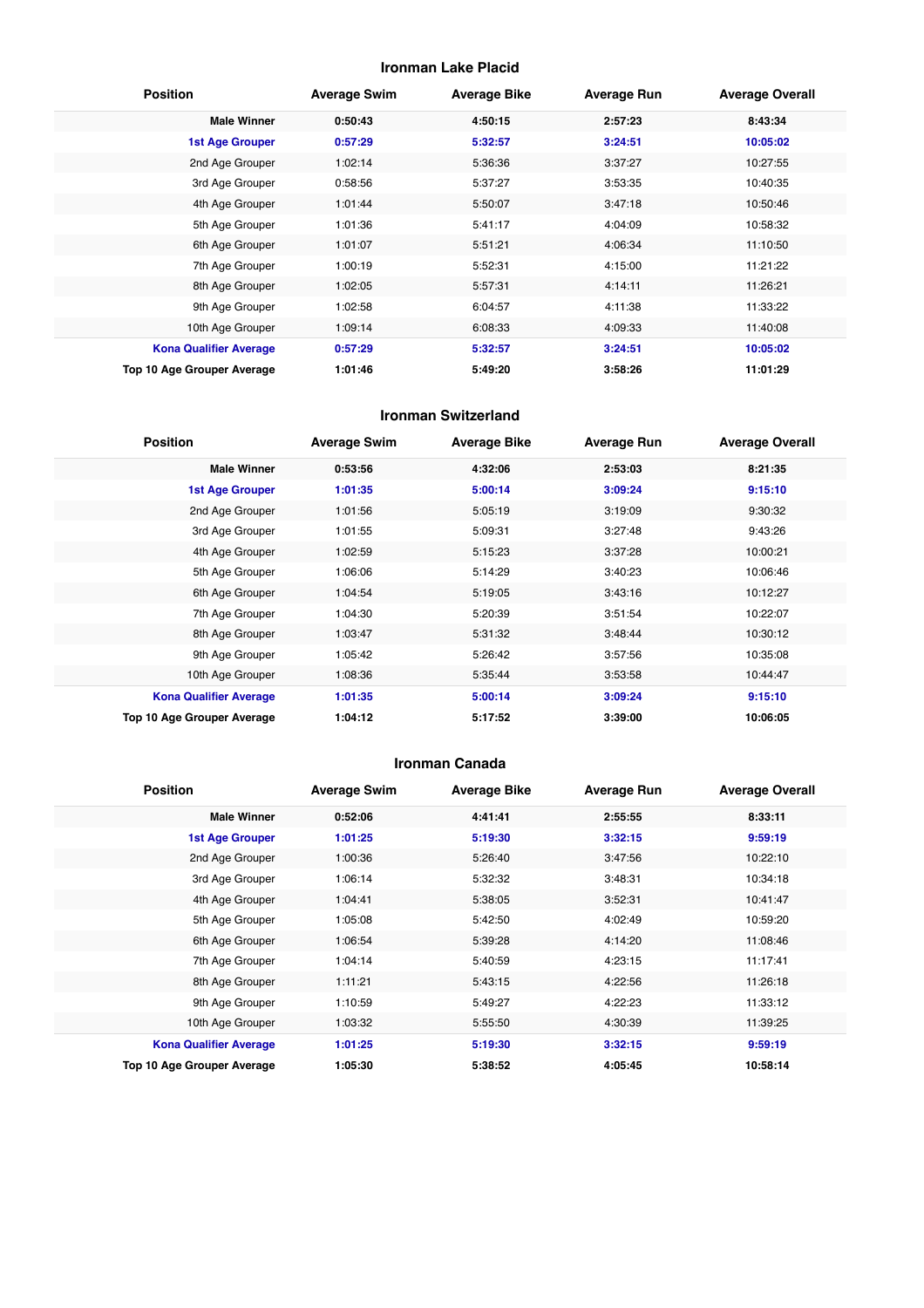## **Ironman Maastricht-Limburg**

| <b>Position</b>               | <b>Average Swim</b> | <b>Average Bike</b> | <b>Average Run</b> | <b>Average Overall</b> |
|-------------------------------|---------------------|---------------------|--------------------|------------------------|
| <b>Male Winner</b>            | 0:46:22             | 4:43:33             | 2:51:59            | 8:27:18                |
| <b>1st Age Grouper</b>        | 0:54:46             | 5:19:28             | 3:55:56            | 10:17:30               |
| 2nd Age Grouper               | 1:02:43             | 5:26:22             | 3:50:17            | 10:26:21               |
| 3rd Age Grouper               | 1:01:10             | 5:31:10             | 4:02:06            | 10:44:19               |
| 4th Age Grouper               | 1:09:05             | 5:54:08             | 3:31:57            | 10:49:35               |
| 5th Age Grouper               | 1:08:48             | 5:56:04             | 3:44:51            | 10:57:22               |
| 6th Age Grouper               | 0:59:56             | 5:39:53             | 4:27:52            | 11:20:18               |
| 7th Age Grouper               | 1:03:07             | 6:22:32             | 4:49:26            | 12:31:09               |
| 8th Age Grouper               | 1:09:11             | 6:28:34             | 4:39:31            | 12:33:01               |
| 9th Age Grouper               | 1:17:27             | 6:29:18             | 4:47:47            | 12:55:34               |
| 10th Age Grouper              | 1:15:17             | 7:23:10             | 5:10:52            | 14:24:00               |
| <b>Kona Qualifier Average</b> | 0:54:46             | 5:19:28             | 3:55:56            | 10:17:30               |
| Top 10 Age Grouper Average    | 1:06:09             | 6:03:03             | 4:18:03            | 11:41:54               |

#### **Ironman Boulder**

| <b>Position</b>                   | <b>Average Swim</b> | <b>Average Bike</b> | <b>Average Run</b> | <b>Average Overall</b> |
|-----------------------------------|---------------------|---------------------|--------------------|------------------------|
| <b>Male Winner</b>                | 0:55:43             | 4:27:22             | 3:03:06            | 8:32:53                |
| <b>1st Age Grouper</b>            | 1:01:13             | 4:43:39             | 3:18:27            | 9:10:51                |
| 2nd Age Grouper                   | 1:07:52             | 5:08:07             | 4:10:47            | 10:37:43               |
| 3rd Age Grouper                   | 1:07:14             | 5:29:40             | 4:11:13            | 10:59:22               |
| 4th Age Grouper                   | 1:17:37             | 5:26:10             | 4:16:15            | 11:11:18               |
| 5th Age Grouper                   | 1:08:20             | 5:26:27             | 4:27:07            | 11:12:50               |
| 6th Age Grouper                   | 1:15:53             | 5:31:47             | 4:30:07            | 11:29:44               |
| 7th Age Grouper                   | 1:03:37             | 5:29:14             | 4:45:59            | 11:39:00               |
| 8th Age Grouper                   | 1:11:46             | 5:18:47             | 5:14:11            | 11:55:15               |
| 9th Age Grouper                   | 1:18:08             | 5:45:44             | 4:41:24            | 11:58:59               |
| 10th Age Grouper                  | 1:18:58             | 5:42:54             | 4:51:34            | 12:07:36               |
| <b>Kona Qualifier Average</b>     | 1:01:13             | 4:43:39             | 3:18:27            | 9:10:51                |
| <b>Top 10 Age Grouper Average</b> | 1:11:04             | 5:24:15             | 4:26:42            | 11:14:15               |

#### **Ironman Sweden**

| <b>Position</b>               | <b>Average Swim</b> | <b>Average Bike</b> | <b>Average Run</b> | <b>Average Overall</b> |
|-------------------------------|---------------------|---------------------|--------------------|------------------------|
| <b>Male Winner</b>            | 0:49:39             | 4:29:16             | 2:49:12            | 8:11:09                |
| <b>1st Age Grouper</b>        | 1:03:37             | 4:51:15             | 3:14:59            | 9:14:24                |
| 2nd Age Grouper               | 1:09:42             | 5:00:02             | 3:25:32            | 9:40:49                |
| 3rd Age Grouper               | 1:08:17             | 5:01:48             | 3:33:22            | 9:48:58                |
| 4th Age Grouper               | 1:04:18             | 5:09:56             | 3:44:20            | 10:05:11               |
| 5th Age Grouper               | 1:13:42             | 5:12:32             | 3:44:38            | 10:18:00               |
| 6th Age Grouper               | 1:04:47             | 5:18:09             | 3:53:57            | 10:24:04               |
| 7th Age Grouper               | 1:05:33             | 5:16:06             | 4:00:55            | 10:30:02               |
| 8th Age Grouper               | 1:12:08             | 5:19:57             | 4:05:00            | 10:45:47               |
| 9th Age Grouper               | 1:11:32             | 5:41:55             | 4:02:56            | 11:04:38               |
| 10th Age Grouper              | 1:11:35             | 5:42:18             | 4:07:41            | 11:13:38               |
| <b>Kona Qualifier Average</b> | 1:03:37             | 4:51:15             | 3:14:59            | 9:14:24                |
| Top 10 Age Grouper Average    | 1:08:31             | 5:15:24             | 3:47:20            | 10:18:33               |